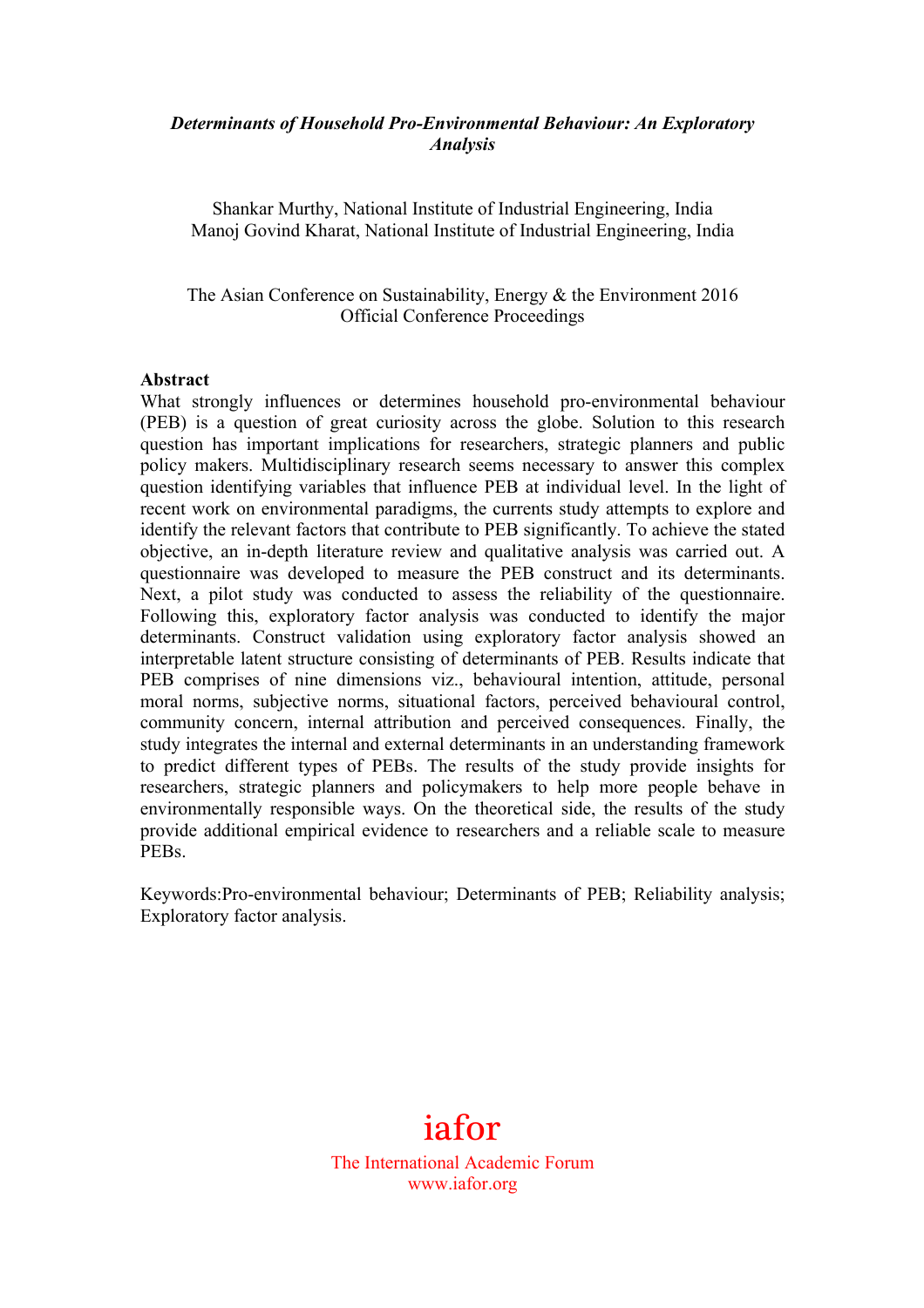#### **Introduction**

Environmental problems are becoming more acute with each passing year. The world is facing serious environmental issues related to, amongst others, global warming, air pollution, waste management, energy shortage, on-renewable resource conservation, water conservation and scarcity of safe drinking water. The most serious long-term threat facing the world is the danger that human actions are producing irreversible, harmful changes to the environmental conditions that support life on Earth (da Costa Ferreira and Barbi, 2016). The ultimate impacts of these problems are drastic changes to quality and quantity of all forms of life. These problems are, at least partly, rooted in human behaviour (Gardner and Stern, 2002; Vlek and Steg, 2007; Koger and Winter, 201; De Leeuw et al., 2015), and can thus be managed by changing the relevant behaviours so as to promote environmental quality (Reddy et al., 2016). As individual behaviour plays an important role in the preservation of environment, individuals can choose to adopt behaviours that are comparatively better for the environment (Scott et al., 2015). These behaviours are called responsible environmental behaviours, sustainable environmental behaviours or proenvironmental behaviours (PEBs) (Turaga et al., 2010; Allen, 2016).

In order to promote PEB effectively, an essential first step is to enhance the understanding of the factors influencing individual's engagement in PEB supportive of a sustainable future, this will help to develop effective social marketing initiatives that promote PEBs (Larson et al., 2015). Thus, it is noteworthy and interesting to study, which factors influence individual PEB? How individuals can be encouraged to get engaged in pro-environmental actions? Which motivations can best be targeted to promote behavioural changes? Major emphasis is required to be placed on encouraging pro-environmental action by individuals for sustainability.To address this, the current study aims to determine the factors that influence PEB. An attempt is made with the help of exploratory factor analysis, to conceptualize PEB and its antecedents. Determinants considered in the study were taken from the theory of planned behaviour (TPB) (Ajzen, 1991), as well as from literature comprising of personal moral norms, community concern, perceived consequences, internal attribution and situational factors (van der Werff, and Steg, 2015; Allen, 2016). Data from the research study was used to provide further evidence for the impact of various psychosocial, informational and situational variables influencing PEB. By means of statistical techniques such as reliability analysis and factor analysis, the current study developed a reliable and valid scale of PEB.

To demonstrate the approach taken, a case of household waste minimisation was undertaken in the metro city of Mumbai, India. The management of municipal solid waste (MSW) is an ongoing problem. The simplest and most effective way of dealing with waste is at source. Hence, waste minimisation at the source is an important focus of the MSW management strategy. Understanding behaviour is the key to taking waste minimisation forward, but there are significant barriers, such as lack of knowledge, facilities, motivation and influences (Allen, 2016). Given the potential implications of waste minimisation behaviour in environmental and economic terms, there is much to be learned about the operating mechanisms of its social and psychological antecedents. Policy makers and researchers are increasingly interested in what factors are associated with individuals engaging in waste minimisation activities. Thus, the current study attempts to understand the household participation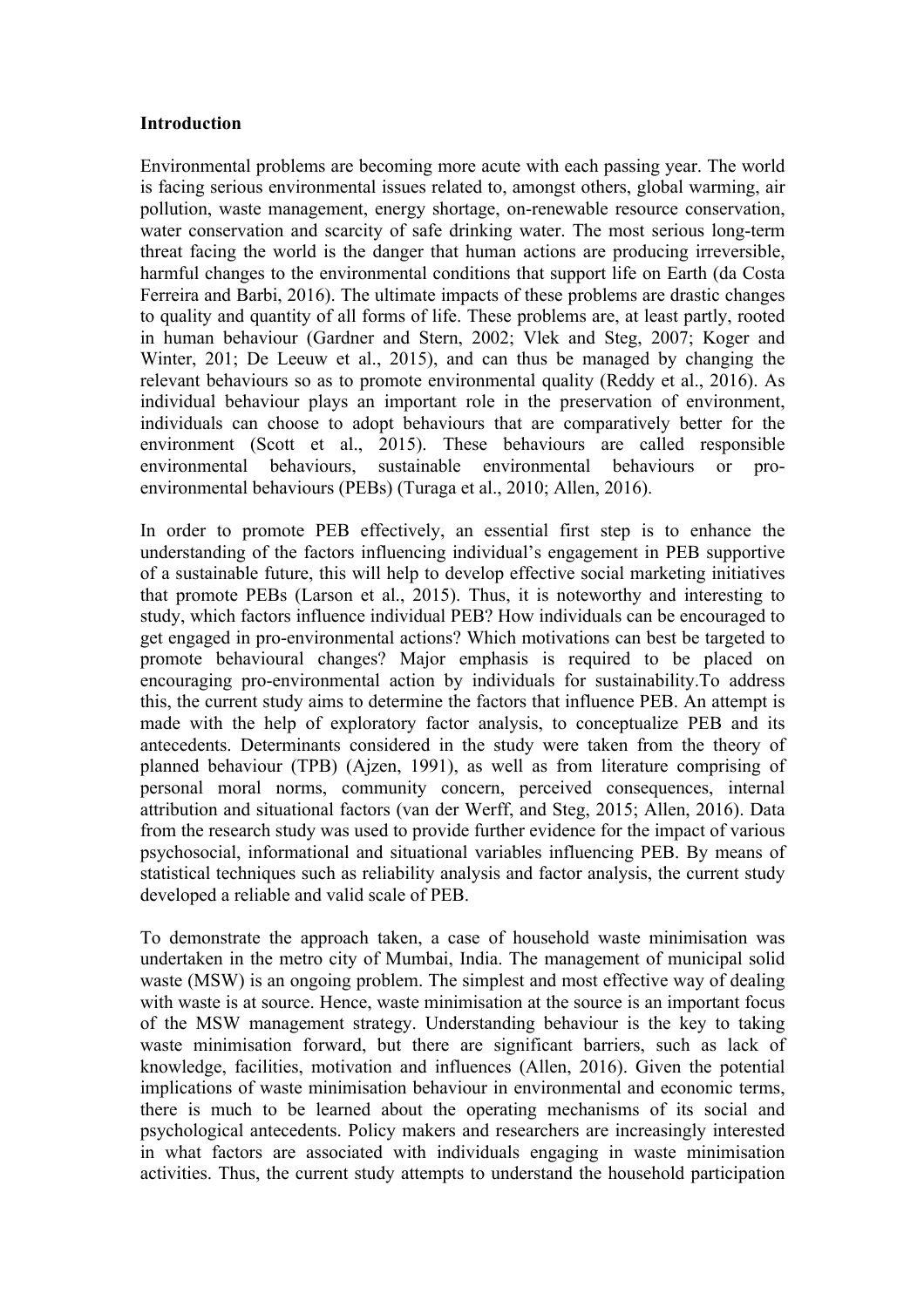in waste minimisation behaviour i.e. PEB.The household waste minimisation behaviour is taken as targeted behaviour as it involves physical as well mental efforts to engage in the behaviour (PEB). For the purpose of the current study, waste minimisation is defined as the actions taken by householders to minimise their waste by reducing, recycling and re-using or repairing products rather than replacing them (Corvellec, 2016).

## **Literature review**

There is rising interest in the extent to which people behave in pro-environmental ways and what makes them behave in more environmentally friendly ways than others (Fielding and Hornsey, 2016; Allen, 2016). The specific focus is based on the premise that individuals' behaviour towards the environment is influenced by what they feel and think about the environment and pro-environmental action (Oregand Katz-Gerro, 2006; Allen, 2016).A number of researchers have drawn on environmental psychology to analyse internal and external influences such as values, beliefs, attitudes, or norms as underlying motivations, which have turned out to be more successful in predicting PEBs (Davies et al., 2002, 2008; Hoyos et al., 2009; De Groot and Steg, 2010; Morren and Grinstein, 2016; Reddy et al., 2016).

Several models have been proposed to study PEB (van der Werff, and Steg, 2015; Allen, 2016). The two most popular ones, which serve as a starting point for several other theories, are the TPB, which relies on the assumption that attitudes have a causal impact on behaviours via behavioural intentions (Ajzen and Madden, 1986; Ajzen, 1988, 2005; Thøgersen, 1994; Boldero, 1995; Taylor and Todd, 1995; De Leeuw et al., 2015; Graham-Rowe et al., 2015); and Schwartz's altruistic model (Schwartz, 1970, 1973, 1977; Vining and Ebreo, 1990, 1992; Guagnano et al., 1995; Bissing-Olson et al., 2016), which explains pro-environmental actions by favourable personal norms; and other approaches include, for example, the value-attitude-behavior model (McCarty and Shrum, 1994), which shows that attitudes and beliefs mediate between abstract values and specific behaviours; operant conditioning theories, which explore how behaviour can be altered by providing informational feedback, rewards or penalties (e.g., Katzev and Mishima, 1992; Werner et al., 1995); or self-regulation theory (Sansone et al., 1992), which proposes that people regulate their behaviour by changing related cognitions, emotions, or perceptions (Werner and Makela, 1998).

The TPB, an extension model of the Theory of Reasoned Action (Ajzen, 1985, 1991; Ajzen and Madden, 1986), is one of the most widely researched models for predicting behavioural intentions by social psychologists (Armitage and Conner, 2001; Collins and Carey, 2007; Norman et al., 2007; Fielding et al., 2008). In the domain of PEB intentions, many researchers (e.g., Lam, 1999; Terry et al., 1999; Bamberg and Schmidt, 2001; Bamberg et al., 2003; Chen and Tung, 2010; De Leeuw et al., 2015) also considered the TPB as an important theoretical basis to understand whether individuals intend to perform environmentally friendly behaviour. The TPB provides a theoretical framework for systematically investigating the factors which influence behavioural choices (Fielding et al., 2008), and has been widely used to investigate behaviours, such as leisure choice (Ajzen and Driver, 1992), driving violations (Parker et al., 1992), shoplifting (Tonglet, 2002), dishonest actions (Beck and Ajzen, 1991),travel choice mode (Bamberg et al., 2003), green purchasing behaviour (McLeod et al., 2015)and waste recycling behaviours (Barr et al., 2001; Tonglet et al.,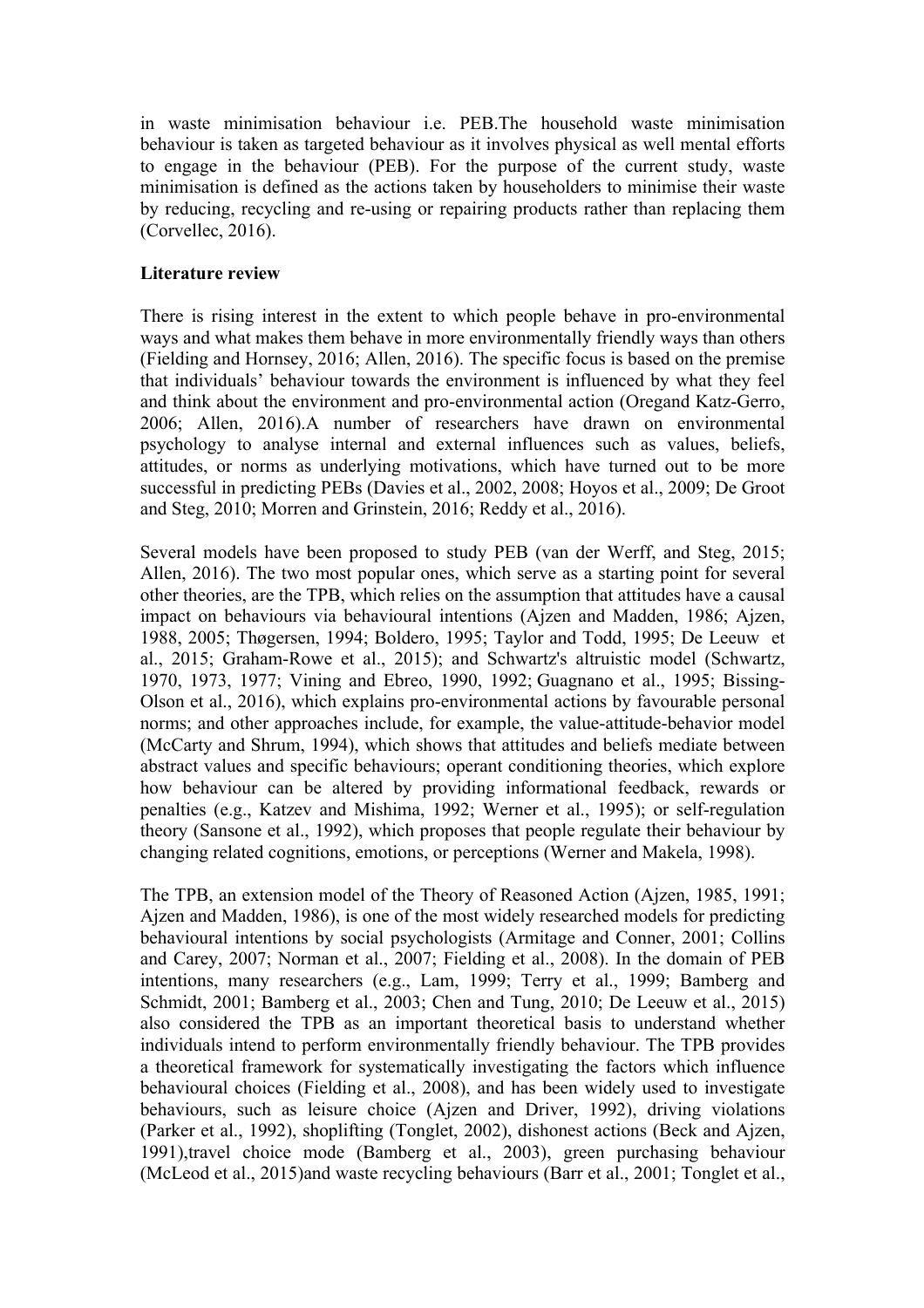2004, Yau, 2012; Botetzagias et al., 2015) etc. The theory assumes that people have a rational basis for their behaviour, in that they consider the implications of their actions. The TPB hypothesises that the immediate determinant of behaviour is the individual's intention to perform, or not to perform that behaviour. Intentions are, in turn, influenced by three factors:

1. Attitude, the individual's favourable or unfavourable evaluation of performing the behaviour.

2. The subjective norm, the individual's perception of social pressure to perform or not to perform the behaviour.

3. Perceived control, the individual's perception of their ability to perform the behaviour.

A number of recent studies have shed light on the behaviours in common dilemmas by accounting for other economic and social mechanisms such as economic incentives, communication, bio-spherism, altruism, reciprocity and social norms (Mulder et al., 2006; Thøgersen, 2008; Yau, 2010; Ostrom, 2014). Despite a considerable support of TPB, several authors have suggested that additional variables such as situational factors should be included within the model (e.g. Boldero, 1995; Cheung et al., 1999; Terry et al., 1999; Davies et al., 2008; Sniehotta et al., 2014; Conner et al., 2015). Consequently, some of the earlier studies combined and/or extended the TPB with other determinant factors into their research models. For example, Chen and Tung (2010) built an extended TPB research model that incorporated moral norms and consequences of recycling to explain individuals' recycling intentions and found that this extended TPB research model could explain individuals' recycling intentions well. Some studies rely on the development of the TPB to suggest that attitude is the main predictor regarding waste management intentions, and based on this positive intention, it is possible to predict the actual waste management behaviour of the individual (Tonglet et al., 2004; Barr and Gilg, 2005; Ghani, et al., 2013; Nguyen et al., 2015). Similar empirical evidence has been found in several studies regarding waste management behaviour (Chu and Chiu, 2003; Kanbar, 2005; Babaei et al., 2015; Botetzagias et al., 2015). In the pro-environmental context, Kaiser (2006) highlighted that a model predicting individuals' conservation behavioural intention may also contain a moral dimension, which is positively related to individuals' conservation behavioural intention.

The questions concerning how individual decisions are made and how defection problems are resolved have been addressed in various studies. The literature suggests that, the influences on PEB include experience; knowledge and education; personality; perceived behavioural control; values, attitudes, worldviews of various kinds; felt responsibility and moral commitment; norms and habits; goals; affect; and demographic factors (Tonglet et al., 2004; Barr and Gilg, 2005; De Groot and Steg, 2010; Ghani, et al., 2013). A number of previous studies have stressed the importance of environmental concern in predicting environmentally oriented behaviour (e.g., Laroche et al., 2001; do Paco and Rapose, 2009; Kim and Han, 2010; Dietz, 2015; Huddart Kennedy et al., 2015). Moreover, many previous studies indicate that PEB can be facilitated by convenience (Ando and Gosselin, 2005; Timlett and Williams, 2008; Sidique et al., 2010). This argument was supported recently by Bernstad (2014), who emphasised the importance of facilitating conditions and convenience and the existence of necessary infrastructure to participate in PEB specifically related to waste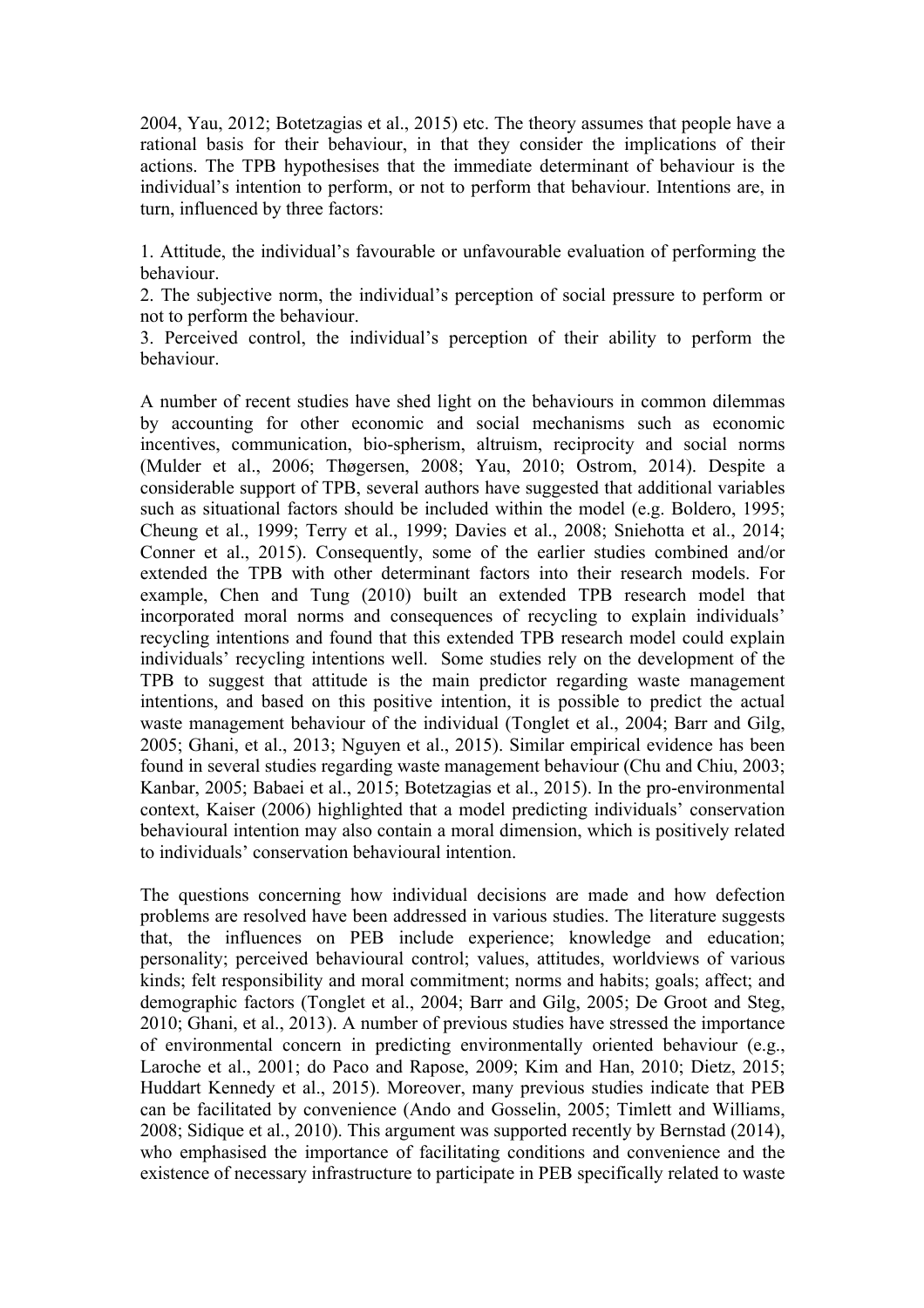management. For example, a convenient location of waste drop-off facilities was found to be a significant motivator (Lange et al., 2014). However, Yau (2012) suggested that the convenience of a floor-based system of waste separation facilities is by itself no guarantee of effective waste recycling in residential high-rises. On contrary, a study by Ghani et al. (2013) in Malaysia found that convenience was not a significant reason for not participating in waste recycling activities.

It is evident from literature that, there has been increasing interest in the use of sociopsychology models to provide a theoretical framework for understanding householders' PEB. However, in the existing literature, the measures of PEB do not always reflect the actual environmental impact of an individual or household. Most of the studies focus on relatively monotonous variables from an environmental point of view, that is, behaviours that have only a negligible effect on resource use and behaviours that do not significantly contribute to environmental problems. Consequently, the results of these studies provide little insight into variables that could be helpful in significantly reducing the environmental impacts of households. Thus, there is an utmost need to better understand what motivates people to adopt PEB. What are factors that encourage individuals to engage in pro-environmental actions? What are the drivers and determinants of PEB and the interactions between them?

The literature indicates that pro-environmental attitudes, psychological variables, and situational factors are likely to be important predictors of PEB, however, further investigation of the influence of these factors requires a theoretical framework, such as that provided by the TPB (Ajzen, 2015; Conner, 2015).Although TPB provides a logical outline of environmental behaviour, there are many concerns associated with the application of TPB such as, it does not adequately explain PEB (Sniehotta et al., 2014; Armitage, 2015, Conner, 2015).Further, it is recognised that factors external to the model, for example, altruistic and bio-spheric concern, situational factors, internal attributions (Bissing-Olson et al., 2016) and demographic characteristics (García, 2016)may also play a role in shaping behavioural intentioninfluencing behaviour, thus,suggesting incorporation of additional variables in the model (Barr and Gilg, 2005, Conner, 2015), provided that these variables make a significant contribution to the explanation of behaviour (Ajzen, 1991).In certain contexts, personal feelings of moral judgment, obligation to perform or refusal to perform a certain behaviour must be taken into account (Ajzen, 1991). Moral judgment and felt obligations are also identified as key variables in the Value-Belief-Norm theory developed by Stern et al. (1999). However, it is argued that the influence of additional variables is indirect, mediated through the components of the model (Ajzen, 1991, 2015).

Waste minimisation is a behaviour which requires considerable efforts on the part of individual, as household waste must be sorted, prepared and stored. Consequently the decision is likely to be complex and several factors to be taken into consideration. Thus, this study has incorporated a number of additional variables, including: the personal moral norms; community concern; situational factors; perceived consequences and internal attribution in the TPB framework.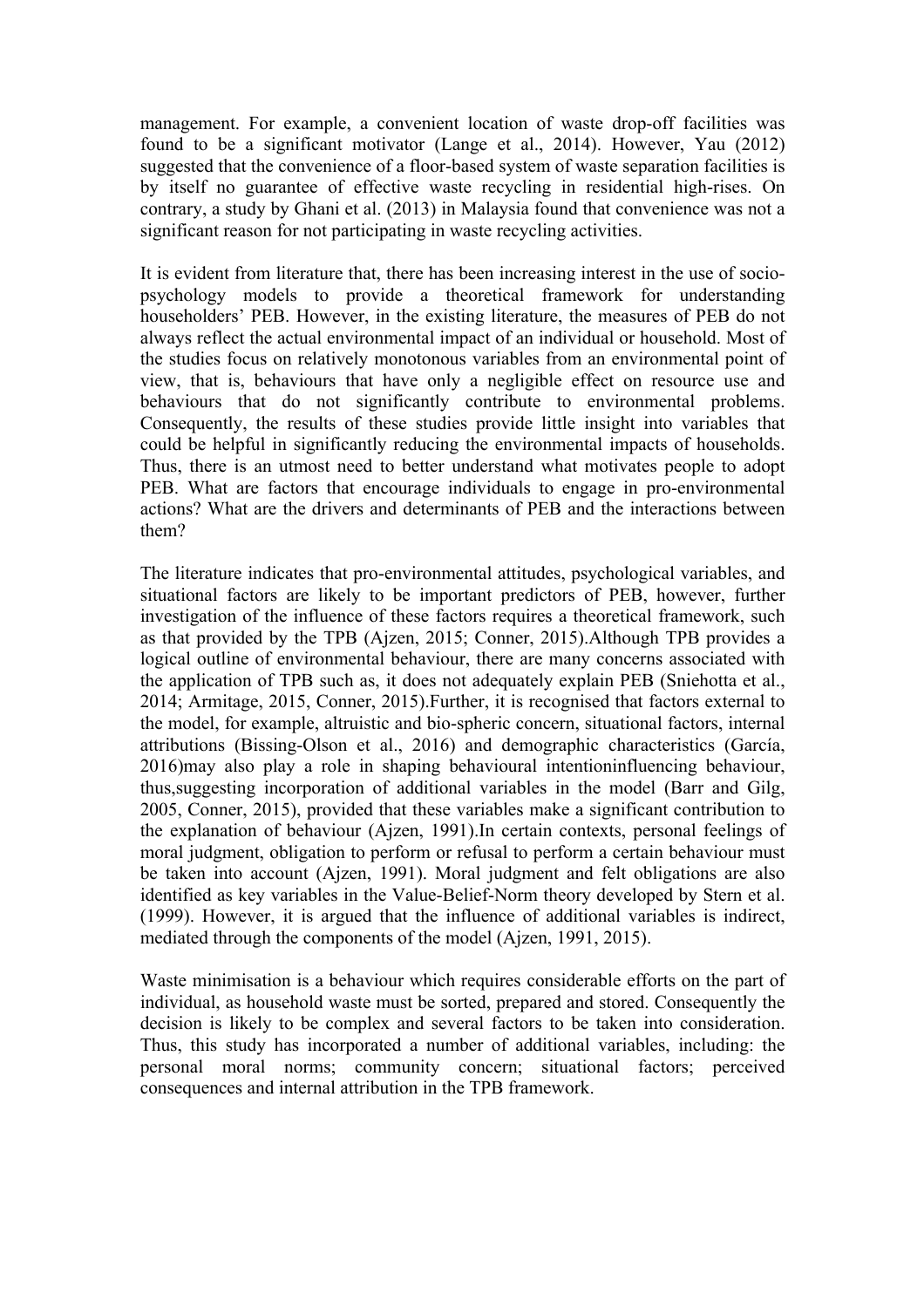## **Operationalisation of the constructs**

The brief definition of the constructs (in the context of waste minimisation) included in the study is explained below:

*Waste minimisation behaviour* -frequency of minimisation, past behaviour.

*Subjective norm* - the individual's perception of social pressure to minimise household waste.

*Perceived behavioural control* - the individual's perception of their ability to perform the behaviour.

*Situational factors*- physical factors (infrastructure) which may facilitate or inhibit waste minimisation behaviour.

*Perceived consequences of waste minimisation*- the outcomes of performing the targeted behaviour.

*Attitudes to waste minimisation* - the respondents were asked the extent to which they engaged in a number of waste minimisation behaviours.

*Community concern -* Concern for the community and society in the daily behaviour.

*Internal attribution*-the feeling of guilt, shame of not behaving in environmental friendly way.

*Personal moral norms* – the moral norms of the person e.g. felt responsibility etc.

*Behavioural intention –* the intention of individual to engage or not to engage in PEB, future minimisation intentions.

*Demographic information*—age, gender, marital status, education, occupation, household role, and number of children in household.

#### **Methodology**

The purpose of the current study is to explore the factors that determine PEB and to develop, refine and validate a scale for measuring PEB.

In order to achieve the stated objectives, the following methodological steps were followed:

- 1. Item generation for the questionnaire with the help of extensive literature review and focus group interviews;
- 2. Data collection for pilot study;
- 3. Testing the scale for reliability and validity;
- 4. Analysing he item-to-total correlation and coefficient to assess the reliability of the scale and improve upon items to improve the reliability of the scale;
- 5. Large sample data collection;
- 6. Testing the scale was again for reliability; and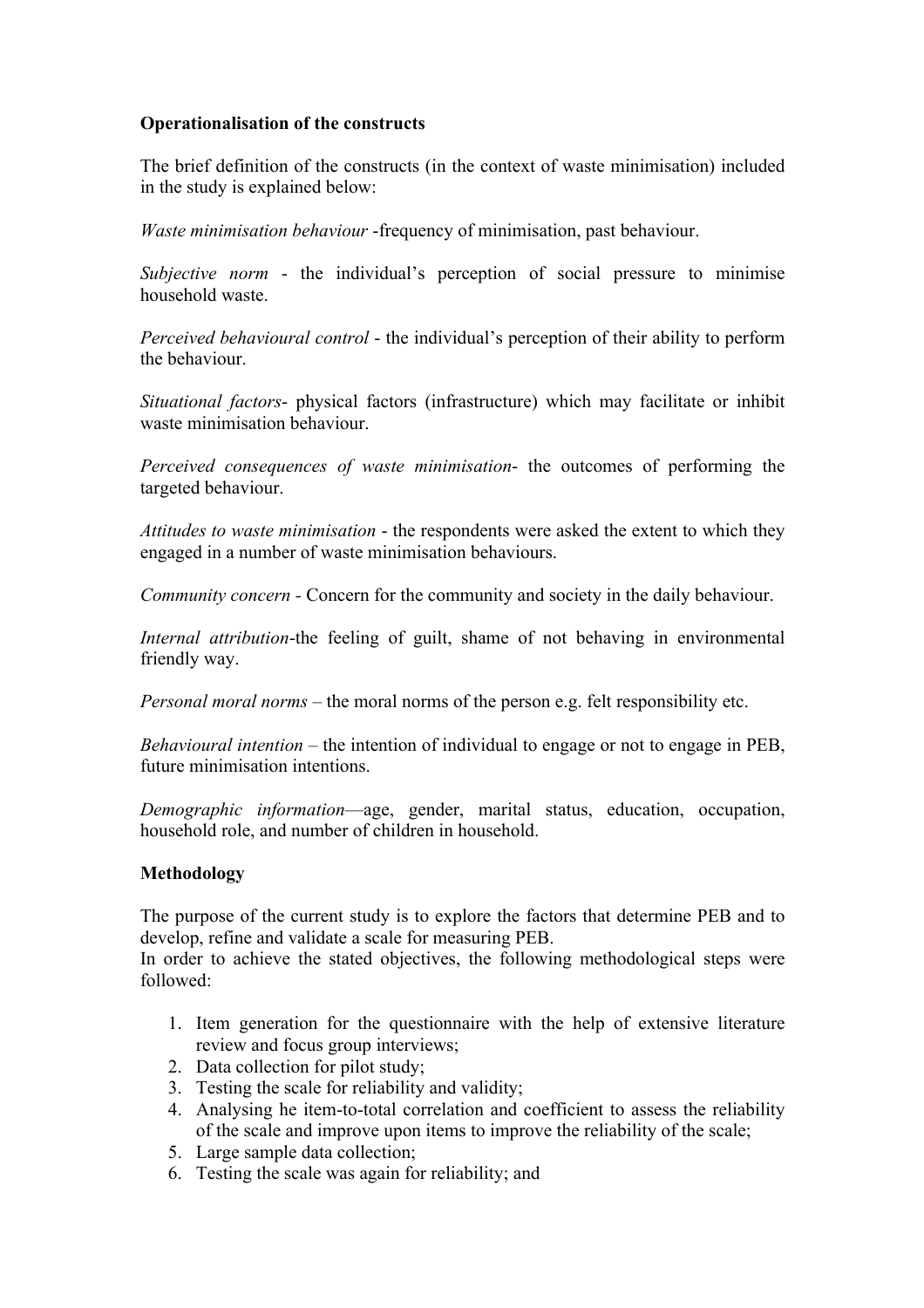7. To conduct factor analysis assessing the construct validity of the scale.

# *Item generation*

The first step in the scale development process was the generation of a pool of items for each variable in the conceptual framework. Development of the scales to measure each dimension of PEB proceeded through a series of steps. Multiple measures for each of the dimensions of PEB were developed on the basis of the items from related existing scales and focussed group interviews. Items to measure behaviour, behavioural intention, attitude, subjective norm and perceived behavioural control were developed on the basis of the procedures suggested by Ajzen and Fishbein (1980) and Ajzen (1985, 1991). While items to measure personal moral norms, perceived consequences (outcomes of performing or not performing the specific behaviour) were generated on the basis of norm activation model (Schwartz, 1970, 1973, 1977). The salient beliefs about waste minimisation were elicited from a convenience sample of 30 people using focus group interviews. The beliefs were mapped into measures of community or societal concern, complexity, internal attribution, situational/facilitating conditions and self-efficacy. In the next step, a separate sample of ratters were asked to rate the measures representing each of the underlying constructs. This procedure was used to refine the items prior to conducting the pilot test.

# *Content validity*

In total, 52 items under ten factors were reviewed by ten experts comprising of academicians, psychologists, consultants and public authorities to assess the content and face validity. The experts evaluated the items for clarity, representativeness and possibility of misinterpretation. The experts suggested rewording/reframing of five items.

# *Scale and measurement*

The current study used a measure of ten latent variables. The instrument used to measure latent variables is a self-reporting questionnaire. The questionnaire comprised two parts. In Part A of the questionnaire, the respondents were requested to furnish the demographic information related to age, sex, household income and educational level. In Part B of the questionnaire, the respondents were asked to rate on a five-point scale (1 representing "strongly disagree" to 5 representing "strongly agree") their level of agreement for each statement of the ten dimensions of PEB. The final scales used for each construct are reproduced in the Appendix.

# *Questionnaire administration*

Questionnaires were administered personally to the household respondents. Doubts and queries raised by the respondents with regard to any question were clarified instantly on the spot. Stratified random sampling technique was used for the data collection. The method comprised three types of strata i.e. high, middle and low income groups. Almost, equal numbers of respondents were chosen as per the convenience from each of the strata.

# *Data collection*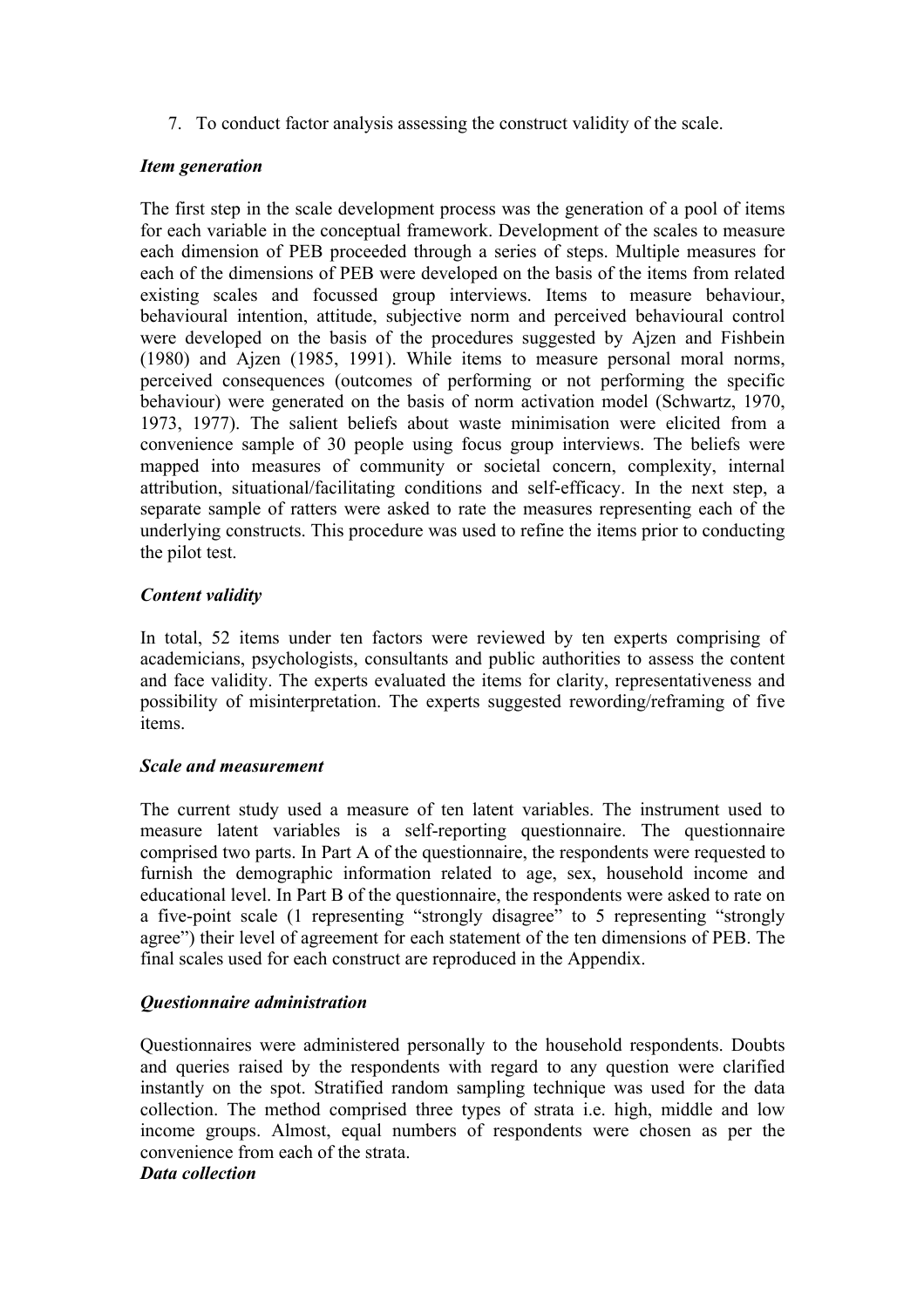A sample of one hundred respondents completed the pilot test. The questionnaire was tested for reliability. On the basis of the results of the pilot test, the questionnaire was further modified and shortened. In the next stage, the modified shortened questionnaire was used to collect data. A new sample of 250 households completed the survey. Again the questionnaire was subjected to reliability testing, validity and exploratory factor analysis.

## **Data analysis and results**

The data that were collected was analysed through the use of a statistical package – Statistical Package for Social Sciences (SPSS Version 20). The data were analysed using reliability, validity and exploratory factor analysis (EFA) to assess the psychometric properties of the scale.

## *Reliability and item analysis*

As recommended by Churchill (1979), the first and the foremost step to refine the scale is the computation of coefficient a, i.e. Cronbach alpha (Cronbach, 1951). Reliability was assessed through the following means –

(a) item-to-item correlation is more than 0.3,

(b) item-to-total (summated scale) correlation is more than 0.5, and

(c) Cronbach's alpha is at least 0.7.

For all factors of PEB, Cronbach alpha was computed, that ranged from 0.70 to 0.94 (pilot study, n=100). According to Nunnally's criterion, the minimum satisfactory value of Cronbach alpha is 0.7 (Nunnally, 1974). Although the criterion of alpha was satisfied, further to improve the value of alpha, corrected item-to-total correlations for each cluster of items were computed. Items possessing very low correlations and/or items whose correlations produce sharp drop among the corrected item-to-total correlations and/or items whose removal improves the value of alpha, were deleted. This iterative sequence was repeated numerous times which resulted in the form of 49 items and three items being deleted. The improved values of Cronbach's alpha for all 10 factors ranged from 0.81 to 0.97 specifying good internal consistencies among all the items. Further, the combined reliability was computed for all the 49-items (Nunnally, 1978) and it was found to be quite high, i.e. 0.91. Finally, total 49 items for all the 10 factors were retained for the next stage.

After item analysis, the questionnaire was used to collect data from new sample (n= 250). Again the reliability was computed and the improved values of Cronbach's alpha for all 10 factors ranged from 0.89 to 0.96. These values are shown in the Table 1.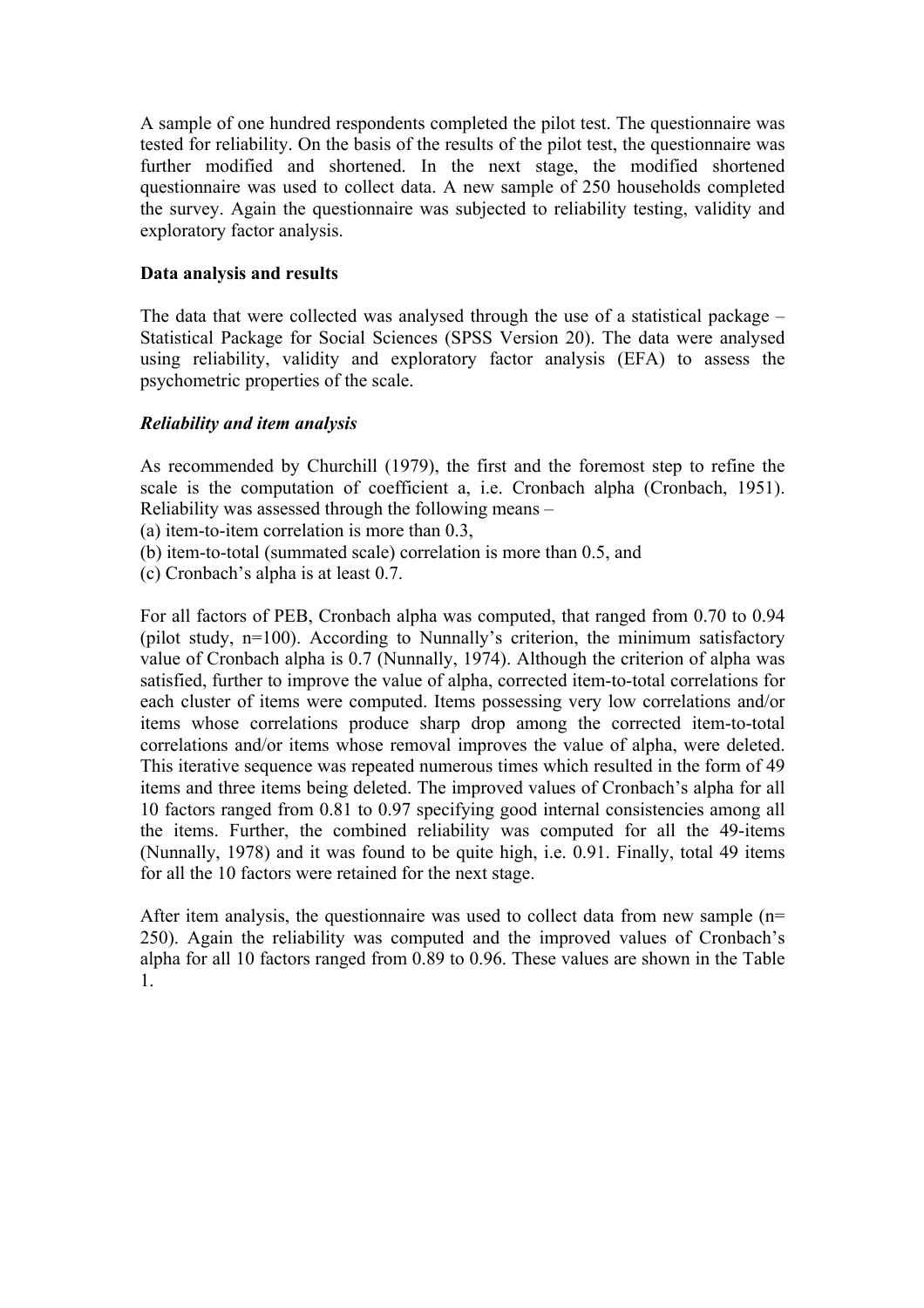| Construct                    | <b>Reliability</b> | Item to total Correlation (above 0.5) |
|------------------------------|--------------------|---------------------------------------|
| <b>Behaviour</b>             | 0.890              | All                                   |
| <b>Behavioural Intention</b> | 0.891              | All                                   |
| Perceived Behavior Control   | 0.957              | All                                   |
| Situational Factor           | 0.937              | All                                   |
| Subjective Norms             | 0.960              | All                                   |
| Personal Norms               | 0.961              | All                                   |
| <b>Internal Attribution</b>  | 0.933              | All                                   |
| Attitude                     | 0.914              | All                                   |
| Perceived Relative Advantage | 0.930              | All                                   |
| Complexity                   | 0.934              | All                                   |
| <b>Community Concern</b>     | 0.944              | All                                   |
| $\tilde{\phantom{a}}$        |                    |                                       |

#### *Table 1: Reliability of Constructs*

# *Construct validity*

After this, the EFA was performed on the remaining 49 items using principal component analysis and the Varimax rotation without specifying the number of factors to be extracted (Costello and Osborne, 2011). A minimum cut off criteria for the deletion of the items was: factor loadings  $(\le 0.50)$  (Karatepe et al., 2005), cross loadings ( $>0.40$ ) or communalities ( $< 0.50$ ) (Hair et al., 2010). The appropriateness of the analysis was determined by the examination of Kaiser-Meyer-Olkin (KMO) statistic of sampling adequacy. For good factor analysis, the value of KMO must be at least 0.60 and above (Tabachnick and Fidell, 2001).

The following points relate to factor analysis (Williams et al., 2012).

Normality, linearity, homoscedasticity and homogeneity of the sample were assumed. The following criteria were satisfied:

(a) The minimum sample size is 50.

(b) The minimum respondents-to-variables ratio is 5.

(c) There exist significant correlations among many of the variables.

(d) Partial correlations among most of the variables are 0.5 or less.

(e) The measures of sampling adequacy (MSA), overall and for individual variables, are at least 0.5.

The number of factors was decided based on the following criteria –

(i) Empirical evidence,

(ii) Eigen value is more than 1, and

(iii) Cumulative percentage of total variance extracted is at least 60%.

(iv) To consider an item to load on a factor, a minimum absolute factor loading of 0.65 is required.

(v) Unidimensionality is assessed in terms of items loading on a single factor and nonexistence of significant cross-loadings.

The results of the analysis revealed that Eigen value of all 10 factors was greater than 1 (Kaiser, 1960), therefore, none of the factors can be eliminated from the study. The Kaiser-Meyer-Olkin measure of sampling adequacy (MSA), a measure of the data set's appropriateness for factor analysis, was 0.89. The results depicted a 10 factors solution explaining 82.44 percent variance among the analysed items. The Bartlett's test of sphericity proved to be significant. All communalities ranged from 0.50 to 0.83. No items were dropped after inspection as all items fulfilled the minimum cutoff criteria mentioned above. The results of EFA are summarised in Table 2.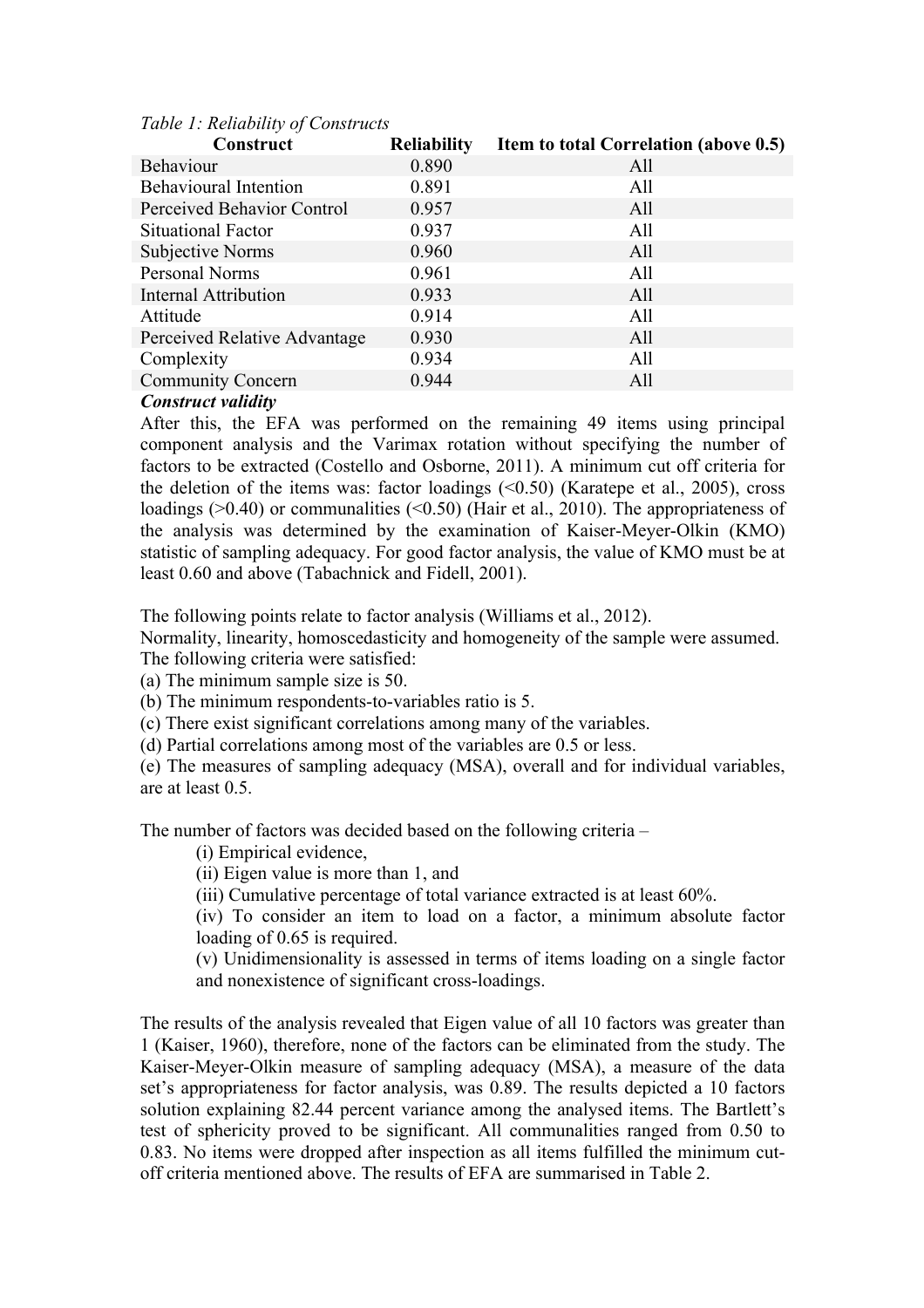| Table 2: Result of EFA<br><b>Constructs</b>              | B     | BI    | <b>ATT</b> | PN             | <b>SN</b>     | <b>PBC</b> | SF             | CC    | IA    | PC    |
|----------------------------------------------------------|-------|-------|------------|----------------|---------------|------------|----------------|-------|-------|-------|
| B1                                                       | 0.883 |       |            |                |               |            |                |       |       |       |
| B2                                                       | 0.877 |       |            |                |               |            |                |       |       |       |
| <b>B3</b>                                                | 0.886 |       |            |                |               |            |                |       |       |       |
| <b>BI1</b>                                               |       | 0.792 |            |                |               |            |                |       |       |       |
| BI2                                                      |       | 0.769 |            |                |               |            |                |       |       |       |
| BI3                                                      |       | 0.792 |            |                |               |            |                |       |       |       |
| ATT1                                                     |       |       | 0.945      |                |               |            |                |       |       |       |
| ATT <sub>2</sub>                                         |       |       | 0.868      |                |               |            |                |       |       |       |
| ATT3                                                     |       |       | 0.875      |                |               |            |                |       |       |       |
| ATT4                                                     |       |       | 0.882      |                |               |            |                |       |       |       |
| PN1<br>PN <sub>2</sub>                                   |       |       |            | 0.884<br>0.877 |               |            |                |       |       |       |
| PN3                                                      |       |       |            | 0.883          |               |            |                |       |       |       |
| PN4                                                      |       |       |            | 0.870          |               |            |                |       |       |       |
| PN <sub>5</sub>                                          |       |       |            | 0.880          |               |            |                |       |       |       |
| PN <sub>6</sub>                                          |       |       |            | 0.879          |               |            |                |       |       |       |
| SN1                                                      |       |       |            |                | 0.954         |            |                |       |       |       |
| SN <sub>2</sub>                                          |       |       |            |                | 0.861         |            |                |       |       |       |
| SN <sub>3</sub>                                          |       |       |            |                | 0.848         |            |                |       |       |       |
| SN <sub>4</sub>                                          |       |       |            |                | 0.862         |            |                |       |       |       |
| SN <sub>5</sub>                                          |       |       |            |                | 0.864         |            |                |       |       |       |
| SN <sub>6</sub>                                          |       |       |            |                | 0.866         |            |                |       |       |       |
| SN7                                                      |       |       |            |                | 0.863         |            |                |       |       |       |
| SN <sub>8</sub>                                          |       |       |            |                | 0.847         |            |                |       |       |       |
| PBC1                                                     |       |       |            |                |               | 0.955      |                |       |       |       |
| PBC <sub>2</sub>                                         |       |       |            |                |               | 0.867      |                |       |       |       |
| PBC3                                                     |       |       |            |                |               | 0.889      |                |       |       |       |
| PBC4                                                     |       |       |            |                |               | 0.878      |                |       |       |       |
| PBC5                                                     |       |       |            |                |               | 0.881      |                |       |       |       |
| PBC <sub>6</sub>                                         |       |       |            |                |               | 0.880      |                |       |       |       |
| PBC7                                                     |       |       |            |                |               | 0.873      |                |       |       |       |
| SF <sub>1</sub>                                          |       |       |            |                |               |            | 0.876          |       |       |       |
| SF <sub>2</sub>                                          |       |       |            |                |               |            | 0.881          |       |       |       |
| SF3<br>SF4                                               |       |       |            |                |               |            | 0.856<br>0.873 |       |       |       |
| SF <sub>5</sub>                                          |       |       |            |                |               |            | 0.878          |       |       |       |
| CC1                                                      |       |       |            |                |               |            |                | 0.907 |       |       |
| CC2                                                      |       |       |            |                |               |            |                | 0.900 |       |       |
| CC3                                                      |       |       |            |                |               |            |                | 0.910 |       |       |
| IA1                                                      |       |       |            |                |               |            |                |       | 0.906 |       |
| IA <sub>2</sub>                                          |       |       |            |                |               |            |                |       | 0.840 |       |
| IA3                                                      |       |       |            |                |               |            |                |       | 0.953 |       |
| IA4                                                      |       |       |            |                |               |            |                |       | 0.882 |       |
| IA <sub>5</sub>                                          |       |       |            |                |               |            |                |       | 0.898 |       |
| PC1                                                      |       |       |            |                |               |            |                |       |       | 0.901 |
| PC2                                                      |       |       |            |                |               |            |                |       |       | 0.951 |
| PC3                                                      |       |       |            |                |               |            |                |       |       | 0.912 |
| PC4                                                      |       |       |            |                |               |            |                |       |       | 0.921 |
| PC5                                                      |       |       |            |                |               |            |                |       |       | 0.911 |
|                                                          |       |       |            |                | $N = 250$     |            |                |       |       |       |
| Eigenvalues                                              | 2.502 | 1.825 | 3.417      | 6.498          | 6.531         | 5.094      | 4.105          | 1.724 | 4.211 | 2.648 |
|                                                          |       |       |            |                | $KMO = 0.893$ |            |                |       |       |       |
| Bartlett's Test = Chi-Square(df=1225)=28790.273, P=0.000 |       |       |            |                |               |            |                |       |       |       |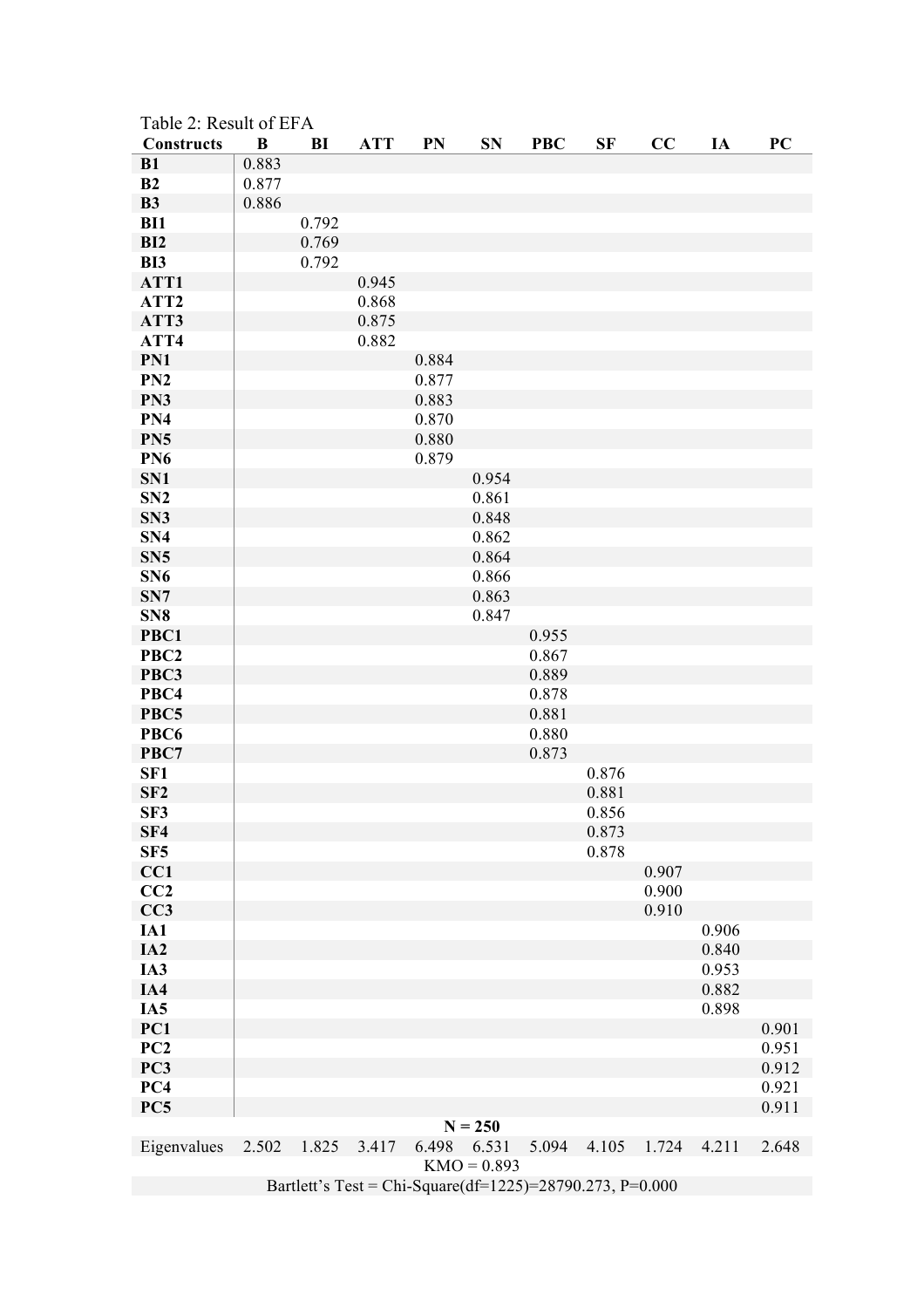# *Criterion-related validity*

The criteria-related validity is established when a criterion external to the measurement instrument is correlated with the factor structure (Nunnally, 1994). Criteria-related validity of the dimensions of PEB was measured by finding the correlation of each one of them with aPEB measure. All the correlations were significant at 0.05 significance level. The results of the correlation analysis are shown in the Table 3.

|            | B       | BI      | <b>PBC</b> | <b>SF</b> | <b>SN</b> | <b>PN</b> | IA    | AT    | CC.   | <b>PC</b> |
|------------|---------|---------|------------|-----------|-----------|-----------|-------|-------|-------|-----------|
| B          | 1.000   | 0.374   | 0.497      | 0.148     | 0.215     | 0.222     | 0.113 | 0.217 | 0.076 | 0.151     |
| BI         | 0 3 7 4 | 1.000   | 0.332      | 0.271     | 0.339     | 0.366     | 0.162 | 0.364 | 0.182 | 0.195     |
| <b>PBC</b> | 0.497   | 0.332   | 1.000      | 0.185     | 0.229     | 0.201     | 0.142 | 0.148 | 0.157 | 0.134     |
| SF         | 0.148   | 0 2 7 1 | 0.185      | 1.000     | 0.143     | 0.197     | 0.163 | 0.197 | 0.131 | 0.114     |
| <b>SN</b>  | 0.215   | 0.339   | 0.229      | 0.143     | 1.000     | 0.224     | 0.051 | 0.208 | 0.059 | 0.130     |
| <b>PN</b>  | 0 2 2 2 | 0.366   | 0 201      | 0.197     | 0.224     | 1.000     | 0.126 | 0.213 | 0.096 | 0.085     |
| IA         | 0.113   | 0.162   | 0.142      | 0.163     | 0.051     | 0.126     | 1.000 | 0.096 | 0.055 | 0.095     |
| AT         | 0.217   | 0.364   | 0.148      | 0.197     | 0.208     | 0.213     | 0.096 | 1.000 | 0.105 | 0.186     |
| CC         | 0.076   | 0.182   | 0.157      | 0.131     | 0.059     | 0.096     | 0.055 | 0.105 | 1.000 | 0.082     |
| PC         |         | 0.195   | 0.134      | 0.114     | 0.130     | 0.085     | 0.095 | 0.186 | 0.082 | 1.000     |

Table 3: Pearson's correlation analysis of the constructs

#### *Common method bias*

The potential problem with self-reported, single respondent data is the possibility of common method variance (CMV). The current study conducted Harmon's one-factor test suggested by Podsakoff et al. (2003) to investigate the bias of CMV in the data set. This test assumes that if a substantial amount of CMV is present, either a single factor will emerge from the un-rotated factor analysis or one general factor will account for the majority of the covariance in the independent and dependent variables (Hair et al., 2010). Harmon's single-factor test showed that the ten factors were extracted from the entire set of variables. The results highlight that there is more than one factor in the un-rotated PCA solution of all variables and that the first factor explained22.68 percent of the variance out of total 82.44 percent.

#### **Discussion and conclusions**

The present study was primarily a psychological investigation of the intrapsychic relationship between affective, cognitive and behavioural components of proenvironmental actions. Cognitive psychological modelling can provide the means to identify the driving forces behind waste minimisation behaviour (PEB), and in a given area determine the main likely success factors. Once these factors have been established, cost-effective campaignscan be designed to maximise the outcome. The TPB provided a cognitive framework to understand and explain behaviour, and its use in this study has provided valuable insights into the factors which underpin waste minimisation behaviour. The results indicate that the affective, cognitive experiences and situational factors are involved in developing the highest level of environmentally responsible action.

The purpose of this study was to examine the antecedents of PEB. Inclusion of the additional factors of the moral norm, situational factors, perceived consequences,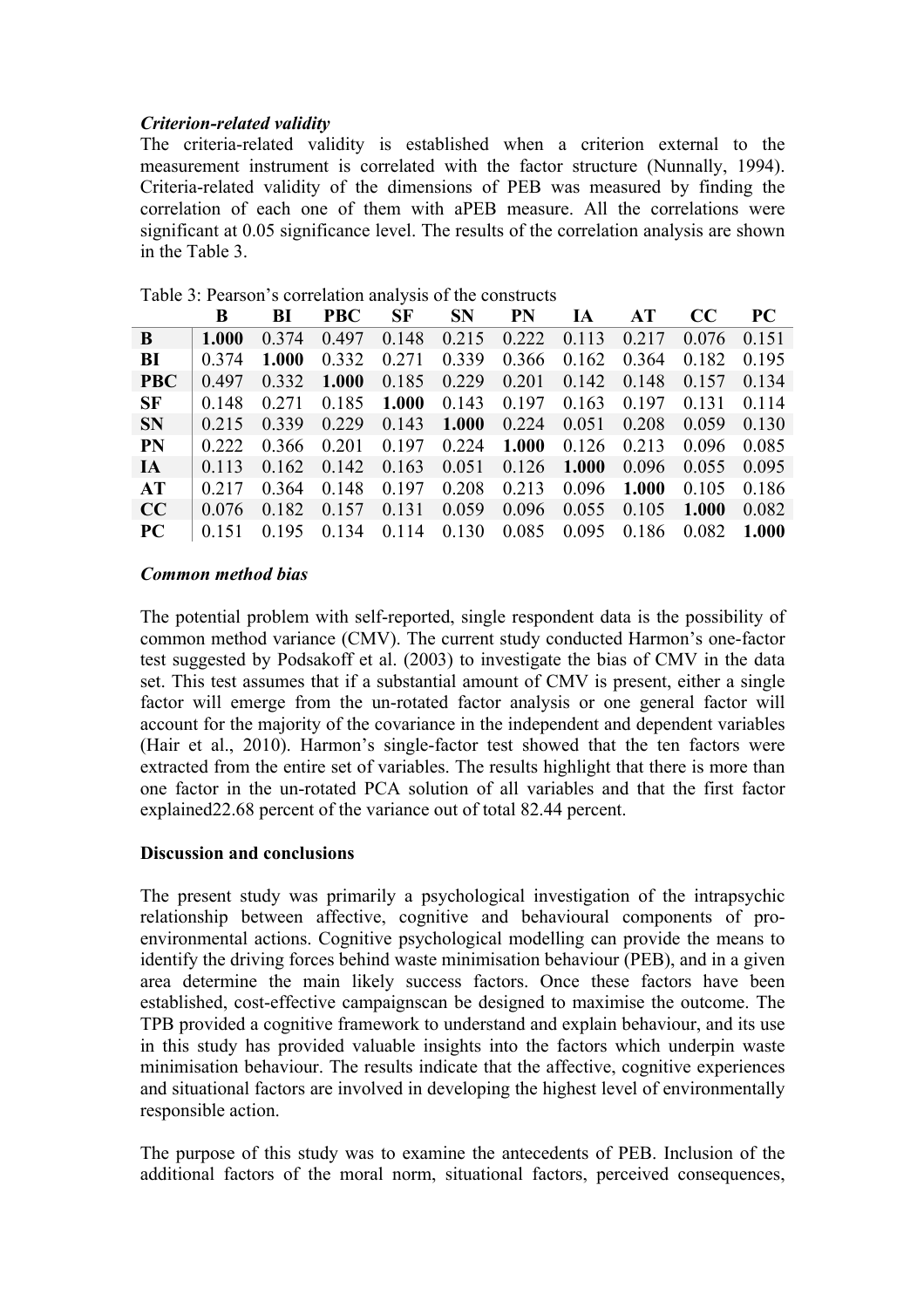community concern and internal attribution, resulted increase in the percentage of variance explained. This information can then be used to develop and implement waste minimisation schemes which are user friendly. Additionally, this information can be used as the basis for the marketing communication campaigns which advocate the use of such schemes. The individuals who were more likely to engage in waste minimisation behaviour were more likely to be concerned about environmental issues and the impact of waste on the environment and their community. The survey demonstrates that the individual has positive intention in participating provided the opportunities, facilities and knowledge on waste minimisation at source are adequately prepared by the respective local authorities. Good moral values and situational factors such as storage convenience and collection times are also found to encourage public's involvement and consequently, the participations rate. Furthermore, local authorities should take into consideration of individuals personal beliefs about the moral correctness and incorrectness of performing waste minimisation and factors that may motivate and inhibit waste minimisation behaviour. The findings from this study may provide useful indicator to the waste management authorities in identifying mechanisms for future development and implementation of waste source minimisation activities in household programmes and communication campaign which advocate the use of these programmes.

The scale developed in this study provides practitioners and researchers with a reliable and valid analytical tool for the measurement of household perceptions about PEB. This can be used as a diagnostic tool that allows identifying and solving problems that occur in the process of service provision. Based upon the feedback, the practitioners can reframe their management strategies and tactics to redesign the waste management system. In summary, the study outlines the development and validation of the scale of household waste minimisation and PEB. The results of the reliability, validity and EFA indicate that the scale is psychometrically sound. Overall, the utility of the framework, based on social-psychological constructs, has considerable potential to advance the academic and practical understanding of PEB. Although this study has provided useful information about the factors, which influence PEB of those who minimise their household waste on a regular basis, there are limitations to the approach taken. Firstly, a small sample size of participants restricts the extent to which the findings can be generalised throughout. The current study was confined to households in India, and thus, the results cannot be generalized. A potential limitation in the approach of current study is the lack of consideration of past experience.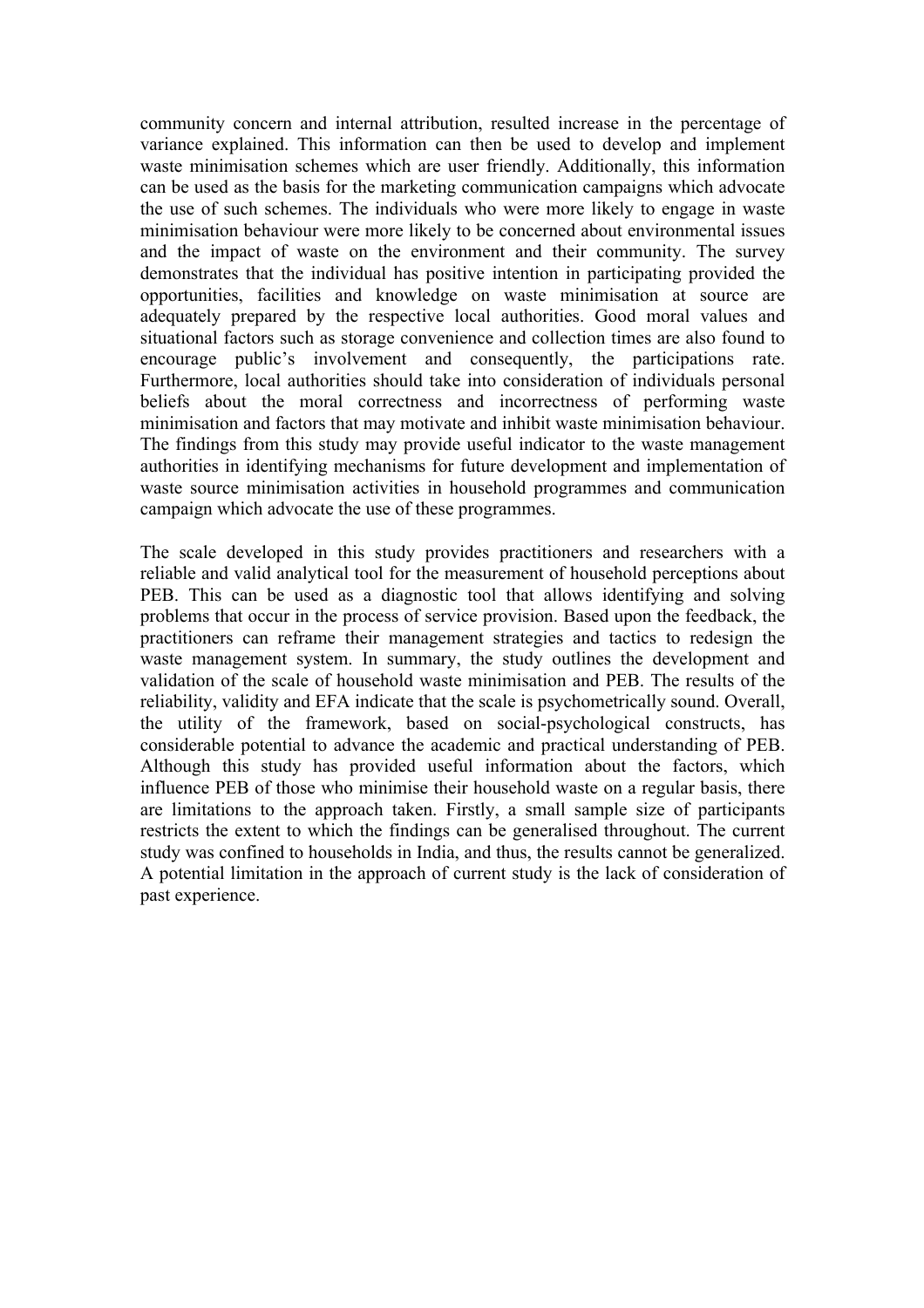#### **References**

Ajzen, I. (1985). *From intentions to actions: A theory of planned behavior.* In: Kuhl, J.,Beckmann, J. (Eds.), Action Control, From Cognition to Behavior. (pp. 11-39). Springer Berlin Heidelberg.

Ajzen, I., & Madden, T. J. (1986). Prediction of goal-directed behavior: Attitudes, intentions, and perceived behavioral control. *Journal of Experimental Social Psychology*, *22*(5), 453-474.

Ajzen, I. & M. Fishbein (1980). *Understanding Attitudes and Predicting Social Behavior*. Englewood Cliffs, NJ: Prentice-Hall, Inc.

Ajzen I. (1988). *Attitudes, personality and behaviour*. Milton Keynes: Open University Press.

Ajzen, I. (1991). The theory of planned behaviour. Organizational behaviour and human decision processes, 50(2), 179-211.

Ajzen, I., & Driver, B. L. (1992). Application of the theory of planned behavior to leisure choice. *Journal of Leisure Research*, *24*(3), 207.

Ajzen, I. (2005). *Attitudes, personality, and behavior*. McGraw-Hill Education (UK).

Ajzen, I. (2015). The theory of planned behaviour is alive and well, and not ready to retire: a commentary on Sniehotta, Presseau, and Araújo-Soares. *Health Psychology Review*, *9*(2), 131-137.

Allen, M. (2016). Understanding Pro-Environmental Behavior: Models and Messages. In *Strategic Communication for Sustainable Organizations* (pp. 105-137). Springer International Publishing.

Ando, A. W., & Gosselin, A. Y. (2005). Recycling in multifamily dwellings: does convenience matter?.*Economic inquiry*, *43*(2), 426-438.

Armitage, C. J., & Conner, M. (2001). Efficacy of the theory of planned behaviour: A meta-analytic review. *British journal of social psychology*, *40*(4), 471-499.

Armitage, C. J. (2015). Time to retire the theory of planned behaviour? A commentary on Sniehotta, Presseau and Araújo-Soares. *Health Psychology Review*, *9*(2), 151-155.

Babaei, A. A., Alavi, N., Goudarzi, G., Teymouri, P., Ahmadi, K., &Rafiee, M. (2015). Household recycling knowledge, attitudes and practices towards solid waste management. *Resources, Conservation and Recycling*, *102*, 94-100.

Bamberg, S., & Schmidt, P. (2001). Theory-Driven Subgroup-Specific Evaluation of an Intervention to Reduce Private Car Use1. *Journal of Applied Social Psychology*, *31*(6), 1300-1329.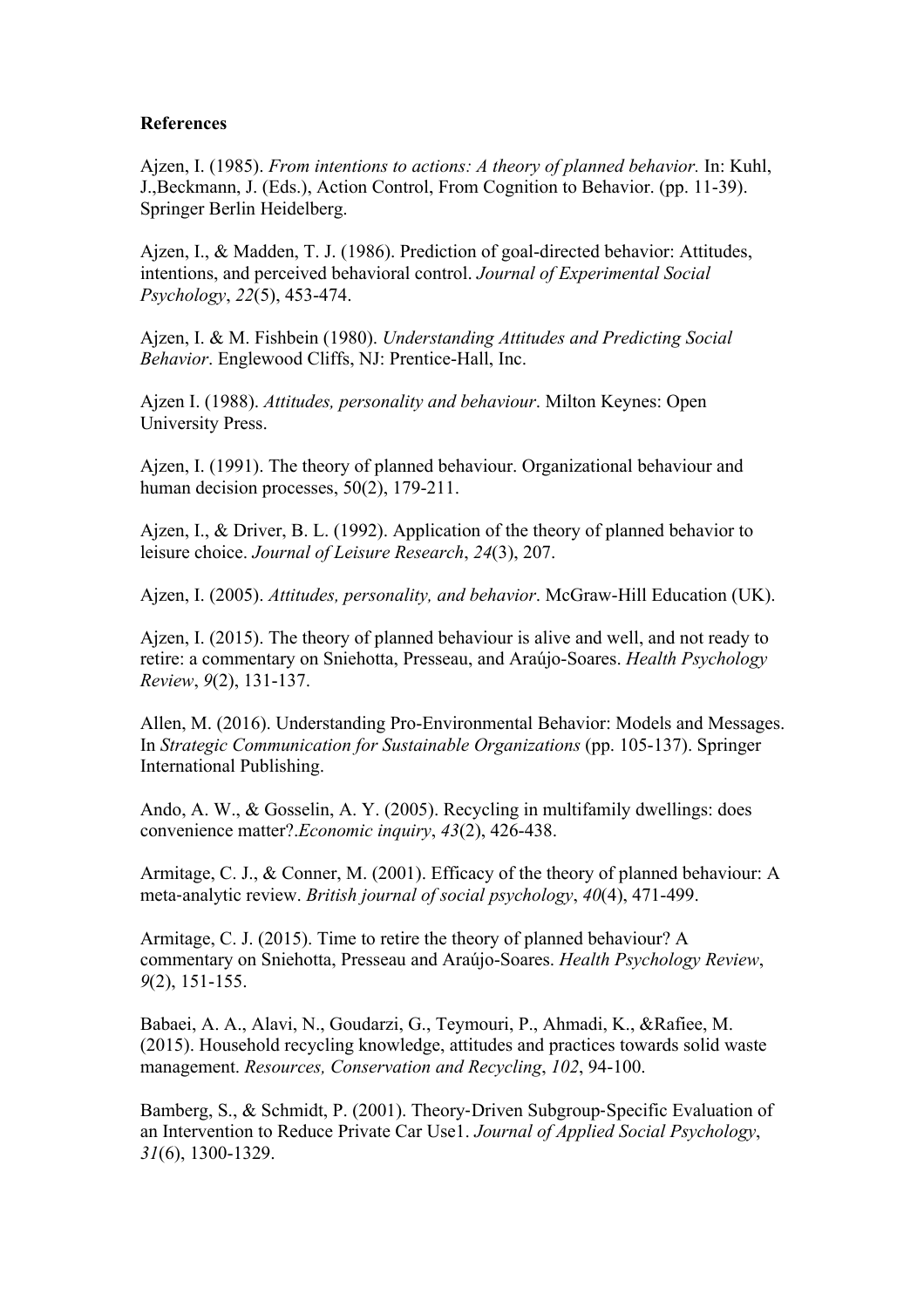Bamberg, S., Ajzen, I., & Schmidt, P. (2003). Choice of travel mode in the theory of planned behavior: The roles of past behavior, habit, and reasoned action. *Basic and Applied Social Psychology*, *25*(3), 175-187.

Barr, S., Gilg, A. W., & Ford, N. J. (2001). A conceptual framework for understanding and analysing attitudes towards household-waste management. *Environment and Planning A*, *33*(11), 2025-2048.

Barr, S., &Gilg, A. W. (2005). Conceptualising and analysing household attitudes and actions to a growing environmental problem: Development and application of a framework to guide local waste policy. *Applied Geography*, *25*(3), 226-247.

Beck, L., & Ajzen, I. (1991). Predicting dishonest actions using the theory of planned behavior. *Journal of Research in Personality*, *25*(3), 285-301.

Bernstad, A. (2014). Household food waste separation behavior and the importance of convenience. *Waste Management*, *34*(7), 1317-1323.

Bissing-Olson, M. J., Fielding, K. S., &Iyer, A. (2016). Experiences of pride, not guilt, predict pro-environmental behavior when pro-environmental descriptive norms are more positive. *Journal of Environmental Psychology*.

Boldero, J. (1995). The prediction of household recycling of newspapers: The role of attitudes, intentions, and situational factors1. *Journal of Applied Social Psychology*, *25*(5), 440-462.

Botetzagias, I., Dima, A. F., &Malesios, C. (2015). Extending the theory of planned behavior in the context of recycling: The role of moral norms and of demographic predictors. *Resources, Conservation and Recycling*, *95*, 58-67.

Chen, M.F., Tung, P.J. (2010). The moderating effect of perceived lack of facilities on consumers' recycling intentions. *Environment and Behavior,* 42(6), 824-844.

Cheung, S. F., Chan, D. K. S., & Wong, Z. S. Y. (1999). Re-examining the theory of planned behavior in understanding wastepaper recycling. *Environment and Behavior*, *31*(5), 587-612.

Chu, P. Y., & Chiu, J. F. (2003). Factors Influencing Household Waste Recycling Behavior: Test of an integrated Model1. *Journal of Applied Social Psychology*, *33*(3), 604-626.

Churchill Jr, G. A. (1979). A paradigm for developing better measures of marketing constructs. *Journal of Marketing Research*, 64-73.

Collins, S. E., & Carey, K. B. (2007). The theory of planned behavior as a model of heavy episodic drinking among college students. *Psychology of Addictive Behaviors*, *21*(4), 498.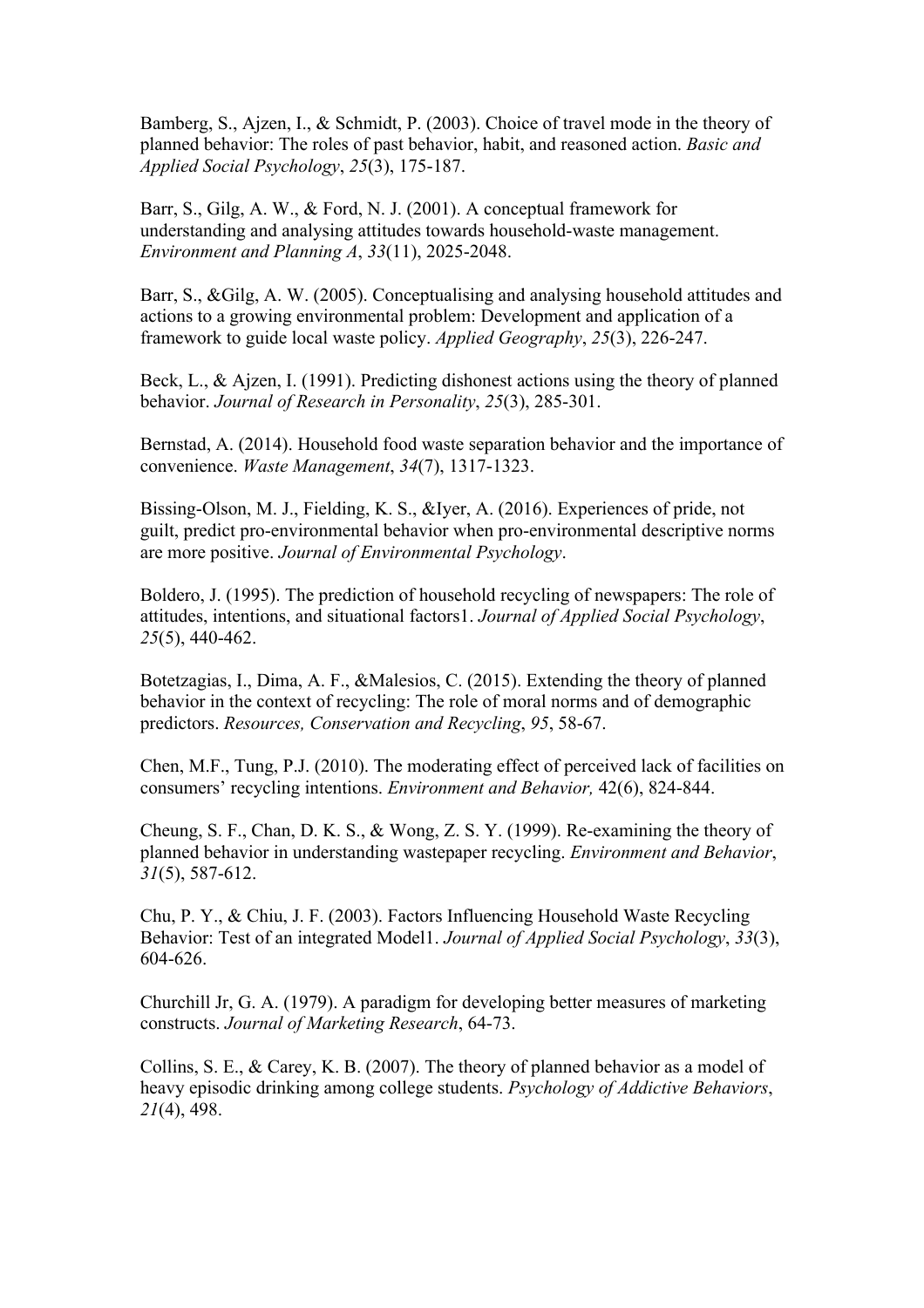Conner, M. (2015). Extending not retiring the theory of planned behaviour: a commentary on Sniehotta, Presseau and Araújo-Soares. *Health Psychology Review*, *9*(2), 141-145.

Corvellec, H. (2016). A performative definition of waste prevention. *Waste Management*, *52*, 3-13.

Costello, A. B., & Osborne, J. W. (2011). Best practices in exploratory factor analysis: four recommendations for getting the most from your analysis. Pract Assess Res Eval 2005; 10. *URL http://pareonline. net/getvn. asp*, *10*, 7.

Cronbach, L. J. (1951). Coefficient alpha and the internal structure of tests. *Psychometrika*, *16*(3), 297-334.

da Costa Ferreira, L., &Barbi, F. (2016). The Challenge of Global Environmental Change in the Anthropocene: An Analysis of Brazil and China. *Chinese Political Science Review*, 1-13.

Davies, J., Foxall, G. R., & Pallister, J. (2002). Beyond the intention–behaviour mythology an integrated model of recycling. *Marketing Theory*, *2*(1), 29-113.

Davis, G., & Morgan, A. (2008). Using the Theory of Planned Behaviour to determine recycling and waste minimisation behaviours: A case study of Bristol City, UK. *Special Edition Papers*, *20*(1).

De Groot, J. I., & Steg, L. (2010). Relationships between value orientations, selfdetermined motivational types and pro-environmental behavioural intentions. *Journal of Environmental Psychology*, *30*(4), 368-378.

De Leeuw, A., Valois, P., Ajzen, I., & Schmidt, P. (2015). Using the theory of planned behavior to identify key beliefs underlying pro-environmental behavior in high-school students: Implications for educational interventions. *Journal of Environmental Psychology*, *42*, 128-138.

Dietz, T. (2015). Environmental value. *Handbook of Value: Perspectives from Economics, Neuroscience, Philosophy, Psychology and Sociology*, 329.

doPaço, A., &Raposo, M. (2009). "Green" segmentation: an application to the Portuguese consumer market. *Marketing Intelligence & Planning*, *27*(3), 364-379.

Fielding, K. S., McDonald, R., & Louis, W. R. (2008). Theory of planned behaviour, identity and intentions to engage in environmental activism. *Journal of Environmental Psychology*, *28*(4), 318-326.

Fielding, K. S., & Hornsey, M. J. (2016). A social identity analysis of climate change and environmental attitudes and behaviors: Insights and opportunities. *Frontiers in Psychology*, *7*.

García, N. L. M. (2016). Gender differences, theory of planned behavior and willingness to pay. *Journal of Environmental Psychology*, *45(1),* 165-175.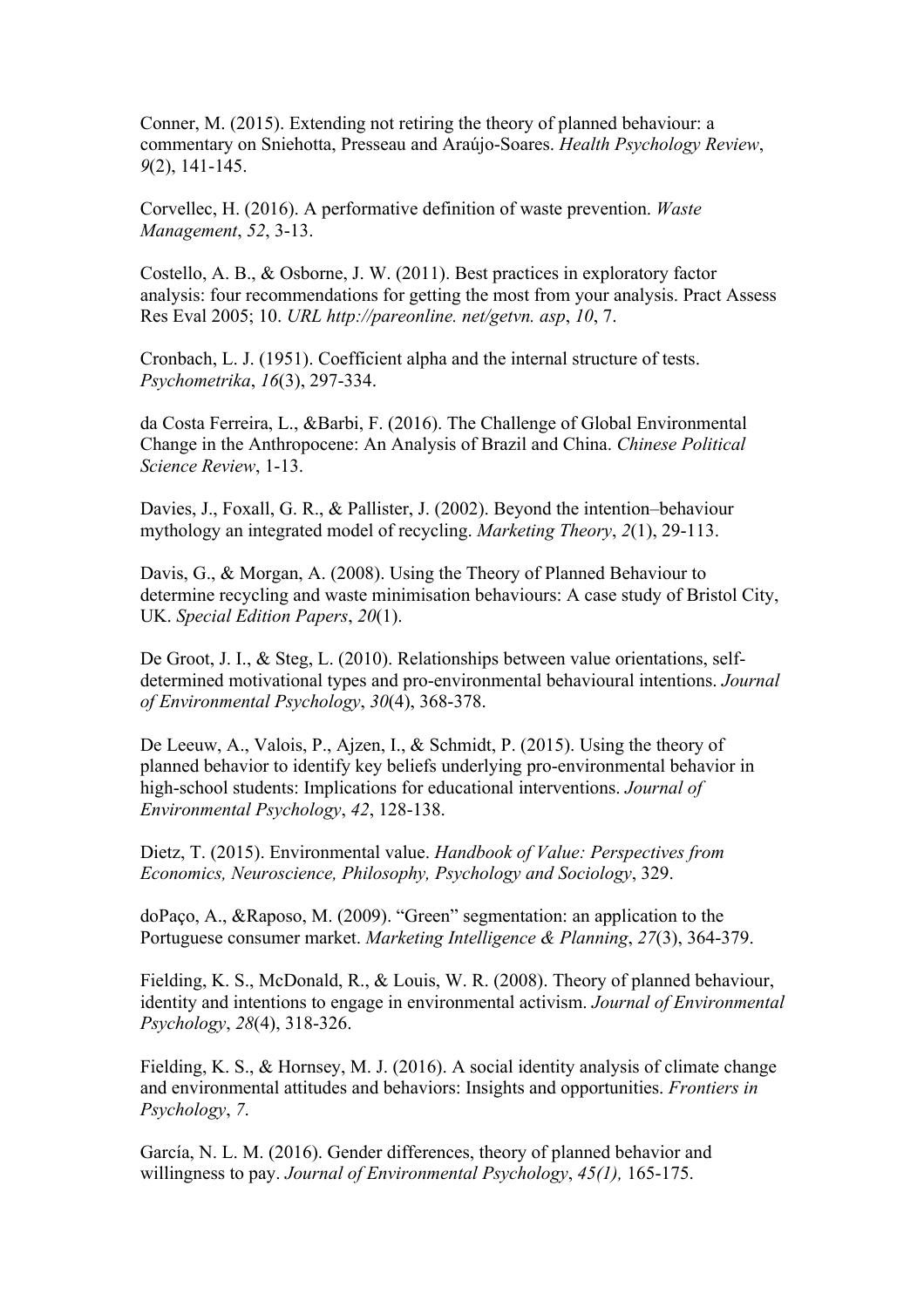Gardner, G. T., & Stern, P. C. (2002). *Environmental problems and human behavior* (2nd ed.). Boston, MA: Pearson Custom Publishing.

Ghani, W. A. W. A. K., Rusli, I. F., Biak, D. R. A., & Idris, A. (2013). An application of the theory of planned behaviour to study the influencing factors of participation in source separation of food waste. *Waste Management*, *33*(5), 1276-1281.

Graham-Rowe, E., Jessop, D. C., & Sparks, P. (2015). Predicting household food waste reduction using an extended theory of planned behaviour. *Resources, Conservation and Recycling*, *101*, 194-202.

Guagnano, G. A., Stern, P. C., & Dietz, T. (1995). Influences on attitude-behavior relationships a natural experiment with curbside recycling. *Environment and Behavior*, *27*(5), 699-718.

Hair, J. F., Black, W. C., & Babin, B. J. (2010). RE Anderson *Multivariate data analysis: A global perspective*, Pearson Prentice Hall.

Hoyos, D., Mariel, P., &Fernández-Macho, J. (2009). The influence of cultural identity on the WTP to protect natural resources: some empirical evidence. *Ecological Economics*, *68*(8), 2372-2381.

Huddart Kennedy, E., Krahn, H., &Krogman, N. T. (2015). Are we counting what counts? A closer look at environmental concern, pro-environmental behaviour, and carbon footprint. *Local Environment*, *20*(2), 220-236.

Kaiser, H. F. (1960). The application of electronic computers to factor analysis. *Educational and Psychological Measurement*, 20(1), 141-151.

Kaiser, F. G. (2006). A moral extension of the theory of planned behavior: Norms and anticipated feelings of regret in conservationism. *Personality and Individual Differences*, *41*(1), 71-81.

Kanbar, N. N. (2005). Analyzing individual behavior in commons dilemmas: A study of collective action in source separation of wastes (Dissertation). George Mason University.

Karatepe, O. M., Yavas, U., &Babakus, E. (2005). Measuring service quality of banks: Scale development and validation. Journal of Retailing and Consumer Services, *12(5),* 373-383

Katzev, R., &Mishima, H. R. (1992). The use of posted feedback to promote recycling. *Psychological Reports*, *71*(1), 259-264.

Kim, Y., & Han, H. (2010). Intention to pay conventional-hotel prices at a green hotel–a modification of the theory of planned behavior. *Journal of Sustainable Tourism*, *18*(8), 997-1014.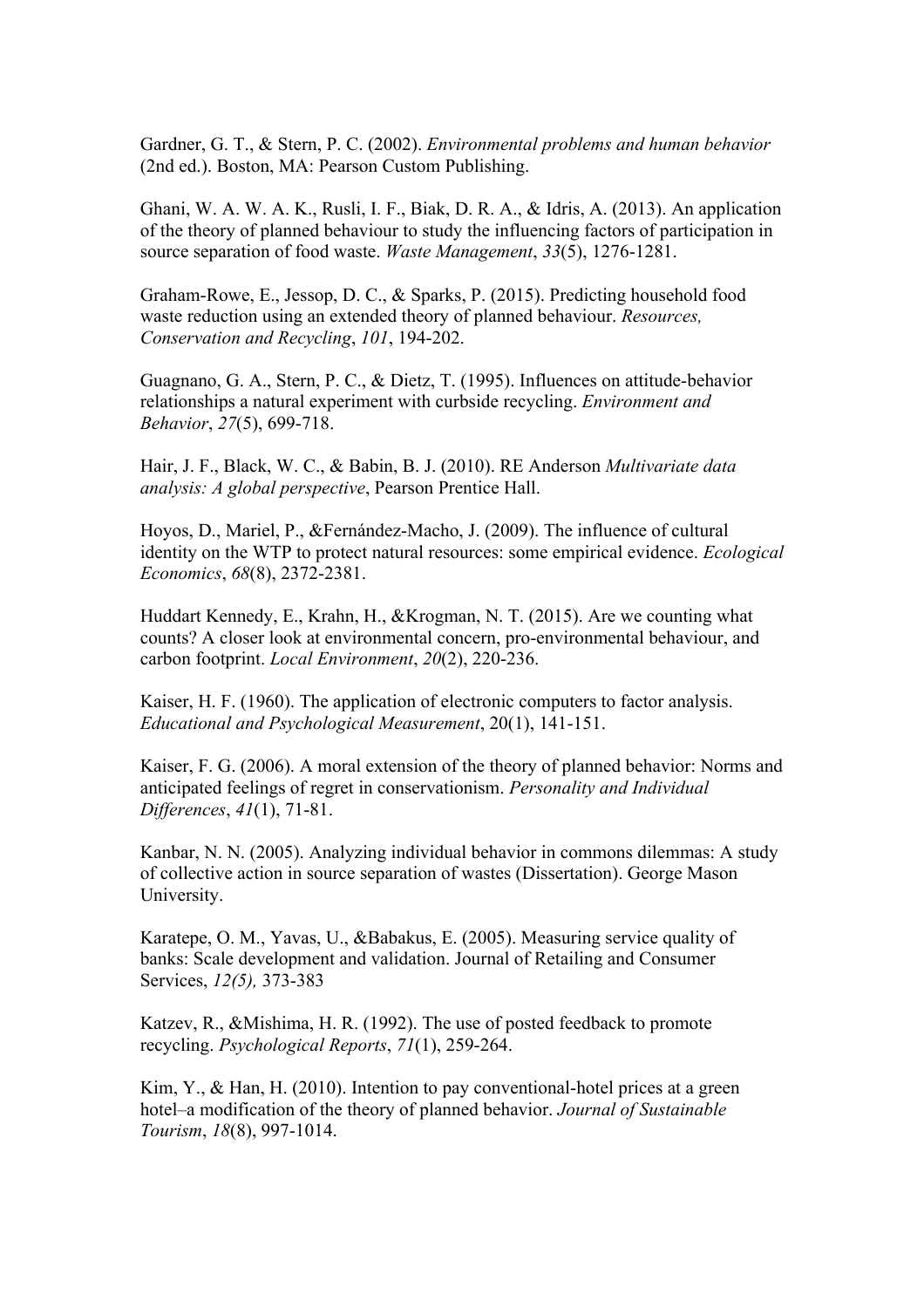Koger, S. M., &Winter, D. D. (2011). *The psychology of environmental problems: Psychology for sustainability*. Psychology press.

Lam, S. P. (1999). Predicting intentions to conserve water from the theory of planned behavior, perceived moral obligation, and perceived water right1. *Journal of Applied Social Psychology*, *29*(5), 1058-1071.

Lange, F., Brückner, C., Kröger, B., Beller, J., & Eggert, F. (2014). Wasting ways: Perceived distance to the recycling facilities predicts pro-environmental behavior. *Resources, Conservation and Recycling*, *92*, 246-254.

Laroche, M., Bergeron, J., &Barbaro-Forleo, G. (2001). Targeting consumers who are willing to pay more for environmentally friendly products. *Journal of Consumer Marketing*, *18*(6), 503-520.

Larson, L. R., Stedman, R. C., Cooper, C. B., & Decker, D. J. (2015). Understanding the multi-dimensional structure of pro-environmental behavior. *Journal of Environmental Psychology*, *43(1)*, 112-124.

McCarty, J. A., & Shrum, L. J. (1994). The recycling of solid wastes: Personal values, value orientations, and attitudes about recycling as antecedents of recycling behavior. *Journal of Business Research*, *30*(1), 53-62.

McLeod, L. J., Hine, D. W., Please, P. M., & Driver, A. B. (2015). Applying behavioral theories to invasive animal management: Towards an integrated framework. *Journal of Environmental Management*, *161*, 63-71.

Morren, M., & Grinstein, A. (2016). Explaining environmental behavior across borders: A meta-analysis. *Journal of Environmental Psychology, 47(1),* 91-106.

Mulder, L. B., Van Dijk, E., De Cremer, D., & Wilke, H. A. (2006). Undermining trust and cooperation: The paradox of sanctioning systems in social dilemmas. *Journal of Experimental social psychology*, *42*(2), 147-162.

Nguyen, T. T. P., Zhu, D., & Le, N. P. (2015). Factors influencing waste separation intention of residential households in a developing country: Evidence from Hanoi, Vietnam. *Habitat International*, *48(1)*, 169-176.

Norman, P., Armitage, C. J., & Quigley, C. (2007). The theory of planned behavior and binge drinking: Assessing the impact of binge drinker prototypes. *Addictive Behaviors*, *32*(9), 1753-1768.

Nunnally, J. C. (1978). *Psychometric Theory*, McGraw-Hill, New York, NY.

Nunnally, J. C., & Bernstein, I. (1994). *Psychometric theory*. New York, NY: McGraw-Hill.

Oreg, S., & Katz-Gerro, T. (2006). Predicting proenvironmental behavior crossnationally values, the theory of planned behavior, and value-belief-norm theory. *Environment and Behavior*, *38*(4), 462-483.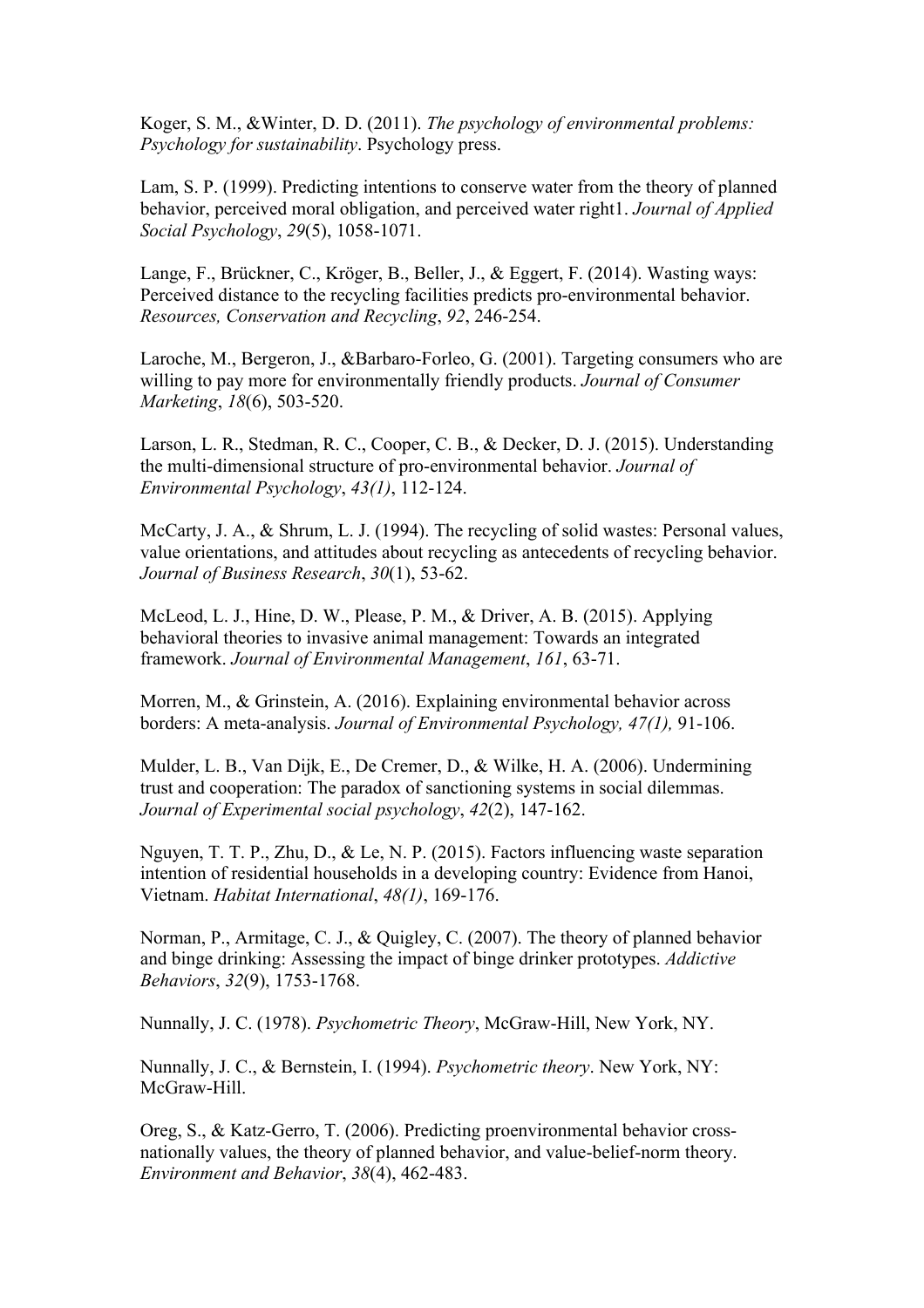Ostrom, E. (2014). Collective action and the evolution of social norms. *Journal of Natural Resources Policy Research*, *6*(4), 235-252.

Parker, D., Manstead, A. S., Stradling, S. G., Reason, J. T., & Baxter, J. S. (1992). Intention to commit driving violations: an application of the theory of planned behavior. *Journal of Applied Psychology*, *77*(1), 94.

Podsakoff, P. M., MacKenzie, S. B., Lee, J. Y., &Podsakoff, N. P. (2003). Common method biases in behavioral research: a critical review of the literature and recommended remedies. *Journal of Applied Psychology*, *88*(5), 879.

Reddy, S. M., Montambault, J., Masuda, Y. J., Gneezy, A., Keenan, E., Butler, W., &Asah, S. T. (2016). Advancing Conservation by Understanding and Influencing Human Behavior. *Conservation Letters (In press)*.

Sansone, C., Weir, C., Harpster, L., & Morgan, C. (1992). Once a boring task always a boring task? Interest as a self-regulatory mechanism. *Journal of Personality and Social Psychology*, *63*(3), 379.

Schwartz S. H. (1970). Moral decision making and behavior. In: Macauley J, Berkowitz L, editors. *Altruism and helping behavior.* Academic Press; p. 127-41, NY.

Schwartz, S. H. (1973). Normative explanations of helping behavior: A critique, proposal, and empirical test. *Journal of Experimental Social Psychology*, *9*(4), 349- 364.

Schwartz S. H. (1977). Normative influences on altruism. *Advances in Experimental Social Psychology*, 10, 221-79.

Scott, A., Oates, C., & Young, W. (2015). A conceptual framework of the adoption and practice of environmental actions in households. *Sustainability*, *7*(5), 5793-5818.

Sidique, S. F., Lupi, F., & Joshi, S. V. (2010). The effects of behavior and attitudes on drop-off recycling activities. *Resources, Conservation and Recycling*, *54*(3), 163-170.

Sniehotta, F. F., Presseau, J., &Araújo-Soares, V. (2014). Time to retire the theory of planned behaviour. Health Psychology Review, 8, 1–7.

Stern, P. C., Dietz, T., Abel, T. D., Guagnano, G. A., &Kalof, L. (1999). A valuebelief-norm theory of support for social movements: The case of environmentalism. *Human ecology review*, *6*(2), 81.

Tabachnick, B. G., Fidell, L. S., & Osterlind, S. J. (2001). Using multivariate statistics, Pearson Education Limited, New York.

Taylor, S., & Todd, P. (1995). An integrated model of waste management behavior a test of household recycling and composting intentions. *Environment and Behavior*, *27*(5), 603-630.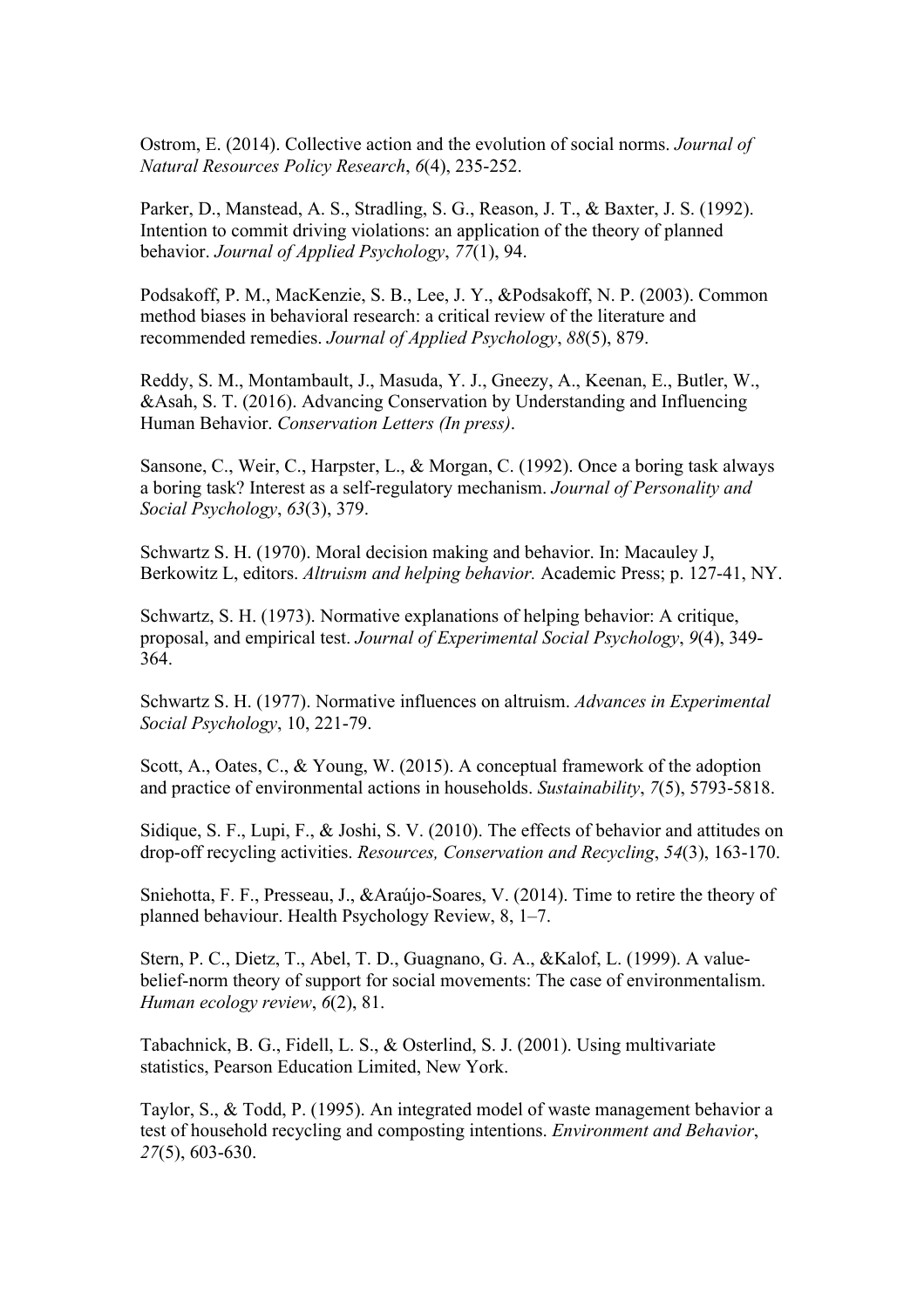Terry, D. J., Hogg, M. A., & White, K. M. (1999). The theory of planned behaviour: self-identity, social identity and group norms. *British Journal of Social Psychology*, *38*(3), 225-244.

Thøgersen, J. (1994). A model of recycling behaviour, with evidence from Danish source separation programmes. *International Journal of Research in Marketing*, *11*(2), 145-163.

Thøgersen, J. (2008). Social norms and cooperation in real-life social dilemmas. *Journal of Economic Psychology*, *29*(4), 458-472.

Timlett, R. E., & Williams, I. D. (2008). Public participation and recycling performance in England: A comparison of tools for behaviour change. *Resources, Conservation and Recycling*, *52*(4), 622-634.

Tonglet, M. (2002). Consumer misbehaviour: an exploratory study of shoplifting. *Journal of Consumer Behaviour*, *1*(4), 336-354.

Tonglet, M., Phillips, P. S., & Read, A. D. (2004). Using the Theory of Planned Behaviour to investigate the determinants of recycling behaviour: a case study from Brixworth, UK. *Resources, Conservation and Recycling*, *41*(3), 191-214.

Turaga, R. M. R., Howarth, R. B., &Borsuk, M. E. (2010). Pro-environmental behavior. *Annals of the New York Academy of Sciences*, *1185*(1), 211-224.

van der Werff, E., & Steg, L. (2015). One model to predict them all: predicting energy behaviours with the norm activation model. *Energy Research & Social Science*, *6*, 8- 14.

Vining, J., &Ebreo, A. (1990). What makes a recycler? A comparison of recyclers and nonrecyclers. *Environment and Behavior*, *22*(1), 55-73.

Vining, J., &Ebreo, A. (1992). Predicting recycling behavior from global and specific environmental attitudes and changes in recycling opportunities1. *Journal of Applied Social Psychology*, *22*(20), 1580-1607.

Vlek, C., & Steg, L. (2007). Human Behavior and Environmental Sustainability: Problems, Driving Forces, and Research Topics. *Journal of Social Issues*, *63*(1), 1-19.

Werner, C. M., Turner, J., Shipman, K., Twitchell, F. S., Dickson, B. R., Bruschke, G. V., & Wolfgang, B. (1995). Commitment, behavior, and attitude change: An analysis of voluntary recycling. *Journal of Environmental Psychology*, *15*(3), 197-208.

Werner, C. M., &Makela, E. (1998). Motivations and behaviors that support recycling. *Journal of Environmental Psychology*, *18*(4), 373-386.

Williams, B., Brown, T., &Onsman, A. (2012). Exploratory factor analysis: A fivestep guide for novices. *Australasian Journal of Paramedicine*, *8*(3), 1.